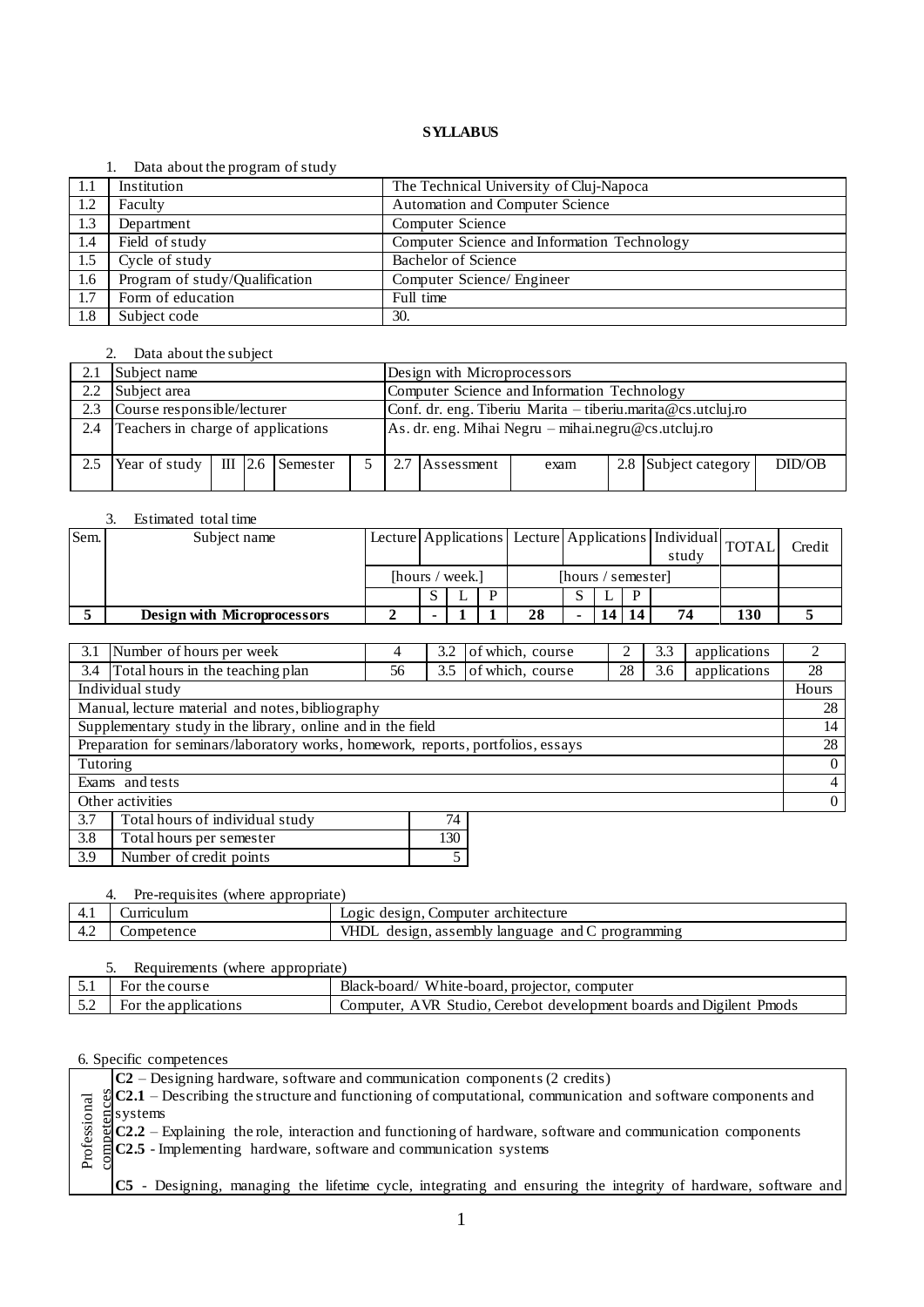|                      | communication systems (3 credits)<br>$CS.2$ - Using interdisciplinary knowledge for adapting the computing system to the specific requirements of the<br>application field<br><b>C5.5</b> - Creating a project including the problem's identification and analysis, its design and development, also |
|----------------------|------------------------------------------------------------------------------------------------------------------------------------------------------------------------------------------------------------------------------------------------------------------------------------------------------|
|                      | proving an understanding of the basic quality requirements<br>N/A                                                                                                                                                                                                                                    |
| competences<br>Cross |                                                                                                                                                                                                                                                                                                      |

|     | $\mu$ . Discipling concernes (as results from the $\kappa$ cy competences guinear) |                                                                                                                                                                                                                                                                                                                                                                                                                                                                                                                                                                                                                                         |  |  |  |  |  |
|-----|------------------------------------------------------------------------------------|-----------------------------------------------------------------------------------------------------------------------------------------------------------------------------------------------------------------------------------------------------------------------------------------------------------------------------------------------------------------------------------------------------------------------------------------------------------------------------------------------------------------------------------------------------------------------------------------------------------------------------------------|--|--|--|--|--|
| 7.1 | General objective                                                                  | Knowledge, understanding and use of concepts like microprocessor<br>microcontroller, bus, memory system, data transfer methods, interface<br>circuits and peripheral devices interfacing, analysis and design of<br>microprocessor systems.                                                                                                                                                                                                                                                                                                                                                                                             |  |  |  |  |  |
| 7.2 | Specific objectives                                                                | To achieve the main objective, specific objectives are pursued:<br>• Knowledge of microprocessors and microcontrollers features and<br>capabilities: hardware capabilities, instruction set architecture, assembly<br>language, and programming solutions.<br>• Knowledge of hardware components used with the microprocessors:<br>electrical and logical characteristics, connection modes.<br>• Development of skills to find solutions based on microprocessors or<br>microcontrollers for real problems with average complexity.<br>• Acquaintance with microcontroller development boards and their software<br>programming tools. |  |  |  |  |  |

#### 8. Contents

|                                                                      | Teaching methods                                                            | <b>Notes</b>     |
|----------------------------------------------------------------------|-----------------------------------------------------------------------------|------------------|
| Lecture Overview. Introduction to MP based systems (AVR MCU family). |                                                                             |                  |
| AVR registers and instructions.                                      |                                                                             |                  |
| AVR I/O ports and interrupts.                                        |                                                                             |                  |
| AVR timer-counters. Generating signals using timers.                 |                                                                             |                  |
|                                                                      | and multimedia,                                                             |                  |
| Analogue signal processing using A/D converters.                     | interactive                                                                 |                  |
| Microcontroller based applications.                                  | teaching style,                                                             | N/A              |
| Architecture and instruction set of the Intel 8086 microprocessor.   | consultations,                                                              |                  |
| Interfacing the I/O devices to 8086. I/O data transfer.              | involvement of                                                              |                  |
| The interrupt system of 8086, handling the interrupts.               | students in                                                                 |                  |
| DMA transfer.                                                        | research / design.                                                          |                  |
| Interfacing memories to 8086.                                        |                                                                             |                  |
| Simple I/O interfaces. Parallel interfaces                           |                                                                             |                  |
| Multiprocessor systems.                                              |                                                                             |                  |
|                                                                      | 8.1. Lecture (syllabus)<br>Serial communication interfaces: SPI, UART, PS2. | Oral, blackboard |

Bibliography

1. B. B. Brey, "INTEL Microprocessors 8086/8088, 80186/80188, 80286, 80386, 80486, Pentium, Prentium ProProcessor, Pentium II, III, 4", ed. 7, Prentice Hall, 2005

- 2. S. Nedevschi, "Microprocesoare", Editura UTCN, 1994.
- 3. M.A. Mazidi,S. Naimi, S. Naimi, AVR Microcontroller and Embedded Systems: Using Assembly and C, Prentice Hall, 2010, ISBN 9780138003319.

Online:

4. <http://users.utcluj.ro/~tmarita/PMP/PMPcurs.htm>

|            | 8.2. Applications (Laboratory, Projects)                             | Teaching methods | <b>Notes</b> |
|------------|----------------------------------------------------------------------|------------------|--------------|
| Laboratory |                                                                      |                  |              |
|            | Introduction of the AVR Studio development tool, and of the Cerebot  | Presentation on  |              |
|            | development boards.                                                  | the blackboard,  | N/A          |
|            | Interfacing the peripheral devices. Using the seven segment display. | experiments on   |              |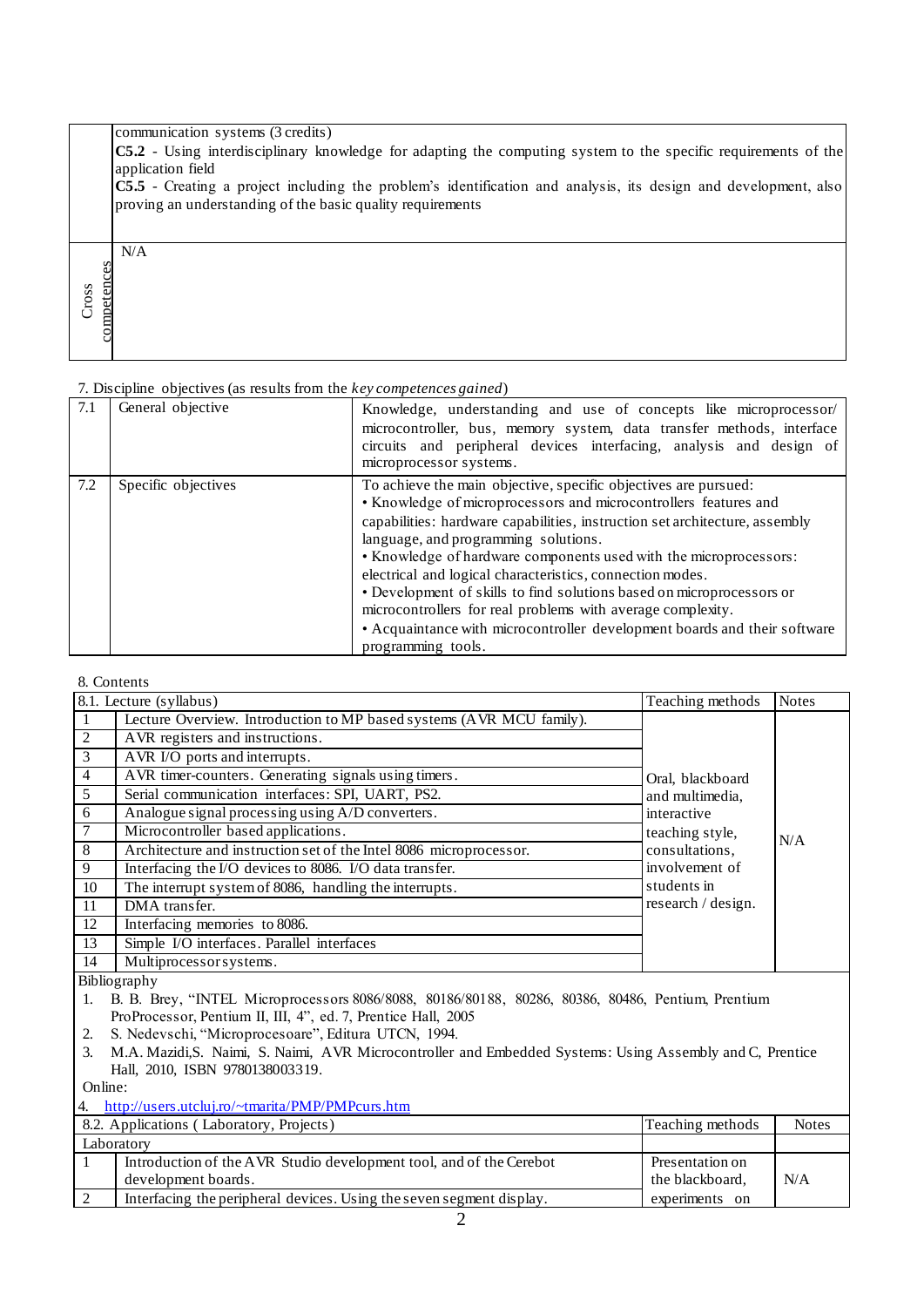| 3              | Using the timers. Signal generation using timers.                            | microcontroller    |
|----------------|------------------------------------------------------------------------------|--------------------|
| $\overline{4}$ | Serial interfaces. Communication between Cerebot and the PC.                 | development        |
| 5              | The SPI interface. Communication between Cerebot boards. Communication to    | boards (Cerebot)   |
|                | SPI-capable peripheral devices.                                              | use of specialized |
| 6              | Interfacing the D/A, A/D converters.                                         | IDE design tools   |
|                | Applications with sensors and actuators.                                     | (AVR Studio),      |
| Projects       |                                                                              | involvement of     |
|                | Logic design with 8086, EPROM, SRAM                                          | students in        |
| 2              | Logic design with 8086, DRAM, flash                                          | research / design. |
| 3              | Microcontroller application design: audio signal processing.                 |                    |
| $\overline{4}$ | Microcontroller application design: sensor monitoring, storing and analyzing |                    |
|                | sensordata.                                                                  |                    |
| 5              | Microcontroller application design: environment perception, motor control.   |                    |
| 6              | Microcontroller application design: communication system.                    |                    |
| 7              | Project assessment.                                                          |                    |

Bibliography

- 1. Atmel ATmega64L 8 bit AVR Microcontroller datasheet[, http://www.atmel.com/Images/Atmel-2490-8-bit-AVR-](http://www.atmel.com/Images/Atmel-2490-8-bit-AVR-Microcontroller-ATmega64-L_datasheet.pdf)[Microcontroller-ATmega64-L\\_datasheet.pdf](http://www.atmel.com/Images/Atmel-2490-8-bit-AVR-Microcontroller-ATmega64-L_datasheet.pdf)
- 2. Abdul Maalik Khan, AVR Project Book,<http://www.digisoft.com.pk/products/avr-project-book>
- 3. Digilent Inc., Rerebot-II, Reference manual, [http://digilentinc.com/Data/Products/CEREBOT-](http://digilentinc.com/Data/Products/CEREBOT-II/Cerebot_II_rm_RevB.pdf)[II/Cerebot\\_II\\_rm\\_RevB.pdf.](http://digilentinc.com/Data/Products/CEREBOT-II/Cerebot_II_rm_RevB.pdf)

Online:

4. <http://users.utcluj.ro/~tmarita/PMP/PMPcurs.htm>

9. Bridging course contents with the expectations of the representatives of the community, professional assoc iations and employers in the field

The course is in the Computer and Information Technology field. Its contents combine fundamentals with specific aspects of the used hardware and software tools, accustoming students with the design principles for micropro cessor based systems. The course content was discussed with other universities in the country and abroad, and in conjunction with products /development tools offered by companies in Romania, Europe and the USA (e .g. Digilent, Atmel) and is rated by the Romanian government agencies (CNEAA and ARACIS).

10. Evaluation

| Activity type                        |  | 10.1 Assessment criteria                                                                                                               | 10.2 | Assessment methods                |  | $10.3$ Weight in the final grade |
|--------------------------------------|--|----------------------------------------------------------------------------------------------------------------------------------------|------|-----------------------------------|--|----------------------------------|
| Course                               |  | Testing theoretical knowledge and<br>problem solving skills                                                                            |      | Written exam                      |  | 50 %                             |
| Applications                         |  | Practical skills for problem solving<br>and implementation of specific<br>problems for applications design.<br>Attendance and activity |      | Colloquium, project<br>evaluation |  | 50 %                             |
| 10.4 Minimum standard of performance |  |                                                                                                                                        |      |                                   |  |                                  |

Modeling and implementation of typical engineering problems using the theoretical models and applicative tools specific to the domain.

Course responsible Head of department Conf.dr.eng. Tiberiu Marita Prof.dr.eng. Rodica Potolea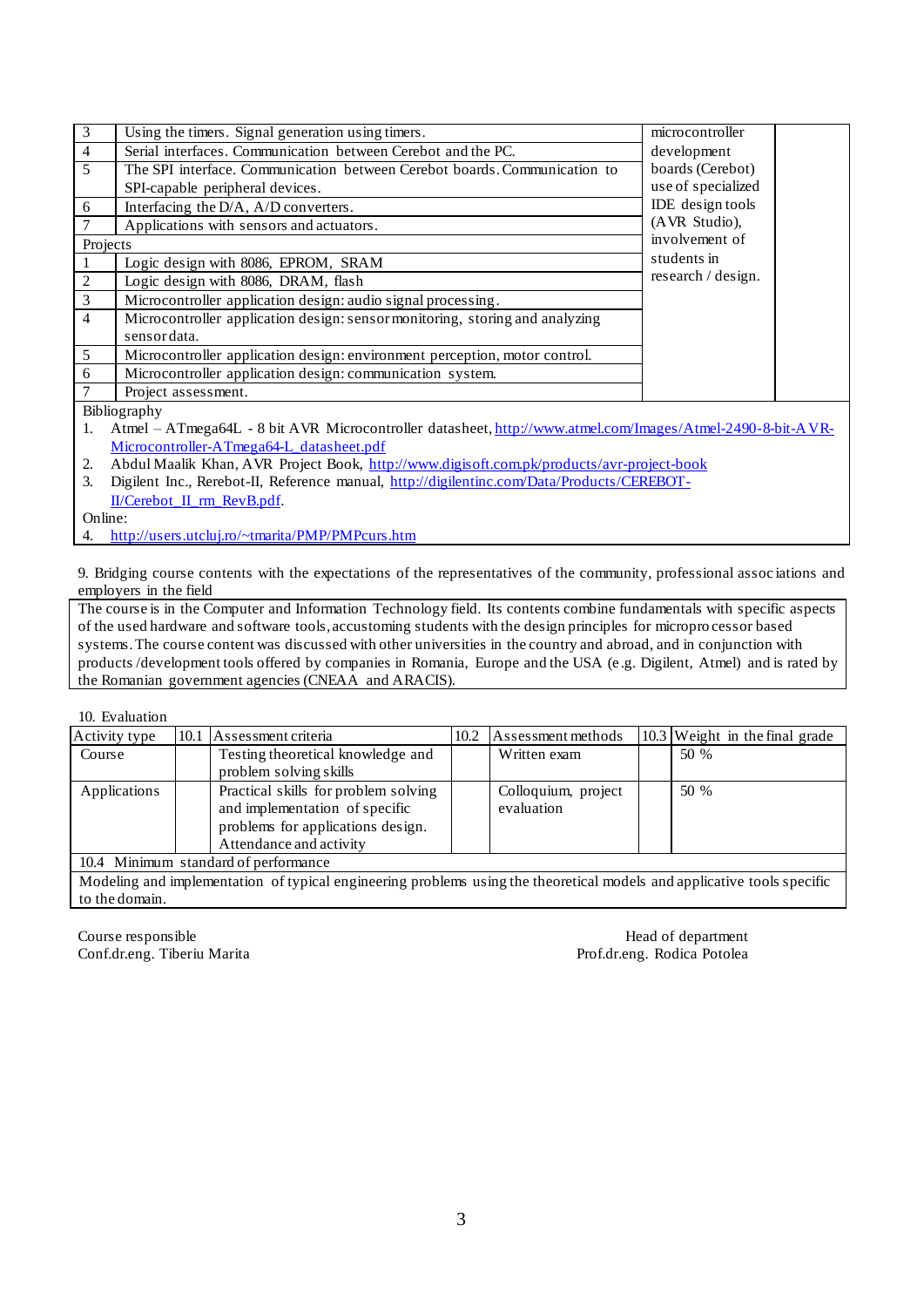#### 1. Data about the program of study

|      | $2.444$ $-0.644$ $-0.644$ $-0.644$ $-0.644$ |                                             |
|------|---------------------------------------------|---------------------------------------------|
| -1.1 | Institution                                 | The Technical University of Cluj-Napoca     |
| 1.2  | Faculty                                     | Automation and Computer Science             |
| 1.3  | Department                                  | Computer Science                            |
| 1.4  | Field of study                              | Computer Science and Information Technology |
| 1.5  | $\overline{\text{Cycle}}$ of study          | <b>Bachelor of Science</b>                  |
| 1.6  | Program of study/Qualification              | Computer Science/ Engineer                  |
| 1.7  | Form of education                           | Full time                                   |
| 1.8  | Subject code                                | 32.                                         |

#### 2. Data about the subject

| 2.1 | Subject name                       |  |  |                              |                                                                  | <b>Functional Programming</b>                                     |            |      |  |                      |        |
|-----|------------------------------------|--|--|------------------------------|------------------------------------------------------------------|-------------------------------------------------------------------|------------|------|--|----------------------|--------|
| 2.2 | Subject area                       |  |  |                              |                                                                  | Computer Science and Information Technology                       |            |      |  |                      |        |
| 2.3 | Course responsible/lecturer        |  |  |                              |                                                                  | Assoc. prof. eng. Adrian Petru Groza - Adrian. Groza@cs.utcluj.ro |            |      |  |                      |        |
| 2.4 | Teachers in charge of applications |  |  |                              | Lect. dr. eng. Radu Slavescu - Radu.Razvan.Slavescu@cs.utcluj.ro |                                                                   |            |      |  |                      |        |
|     |                                    |  |  |                              |                                                                  | Lect. dr. eng. Anca Mărginean - anca.marginean@cs.utcluj.ro       |            |      |  |                      |        |
| 2.5 | Year of study                      |  |  | $\parallel$ III 2.6 Semester |                                                                  |                                                                   | Assessment | exam |  | 2.8 Subject category | DID/OB |
|     |                                    |  |  |                              |                                                                  |                                                                   |            |      |  |                      |        |

# 3. Estimated total time

| Sem. | Subject name                  |                 |  |  |                    |    |  |    |   | Lecture Applications Lecture Applications   Individual   TOTAL<br>study |     | Credit |
|------|-------------------------------|-----------------|--|--|--------------------|----|--|----|---|-------------------------------------------------------------------------|-----|--------|
|      |                               | [hours / week.] |  |  | [hours / semester] |    |  |    |   |                                                                         |     |        |
|      |                               |                 |  |  |                    |    |  |    | D |                                                                         |     |        |
|      | <b>Functional Programming</b> |                 |  |  |                    | 28 |  | 28 |   |                                                                         | 130 |        |

| 3.1                                                                              | Number of hours per week                                                                       | 4 | 3.2 | of which, course |  | 3.3 | applications | $\mathfrak{D}$ |
|----------------------------------------------------------------------------------|------------------------------------------------------------------------------------------------|---|-----|------------------|--|-----|--------------|----------------|
| 3.4                                                                              | Total hours in the teaching plan<br>of which, course<br>28<br>applications<br>3.5<br>3.6<br>56 |   |     |                  |  |     | 28           |                |
|                                                                                  | Individual study                                                                               |   |     |                  |  |     |              | Hours          |
|                                                                                  | Manual, lecture material and notes, bibliography                                               |   |     |                  |  |     |              | 28             |
|                                                                                  | Supplementary study in the library, online and in the field                                    |   |     |                  |  |     |              | 14             |
| Preparation for seminars/laboratory works, homework, reports, portfolios, essays |                                                                                                |   |     |                  |  |     | 28           |                |
| Tutoring                                                                         |                                                                                                |   |     |                  |  |     |              | $\overline{4}$ |
|                                                                                  | Exams and tests                                                                                |   |     |                  |  |     |              |                |
|                                                                                  | Other activities                                                                               |   |     |                  |  |     |              |                |
| 3.7                                                                              | Total hours of individual study<br>74                                                          |   |     |                  |  |     |              |                |
| 3.8                                                                              | 130<br>Total hours per semester                                                                |   |     |                  |  |     |              |                |
| 3.9                                                                              | Number of credit points<br>5                                                                   |   |     |                  |  |     |              |                |

# 4. Pre-requisites (where appropriate) 4.1 Curriculum 4.2 Competence

|        | Requirements (where appropriate) |                              |  |  |  |  |  |  |
|--------|----------------------------------|------------------------------|--|--|--|--|--|--|
| ◡.     | For the course                   | Basic notions of programming |  |  |  |  |  |  |
| $\cup$ | For the applications             | hnux                         |  |  |  |  |  |  |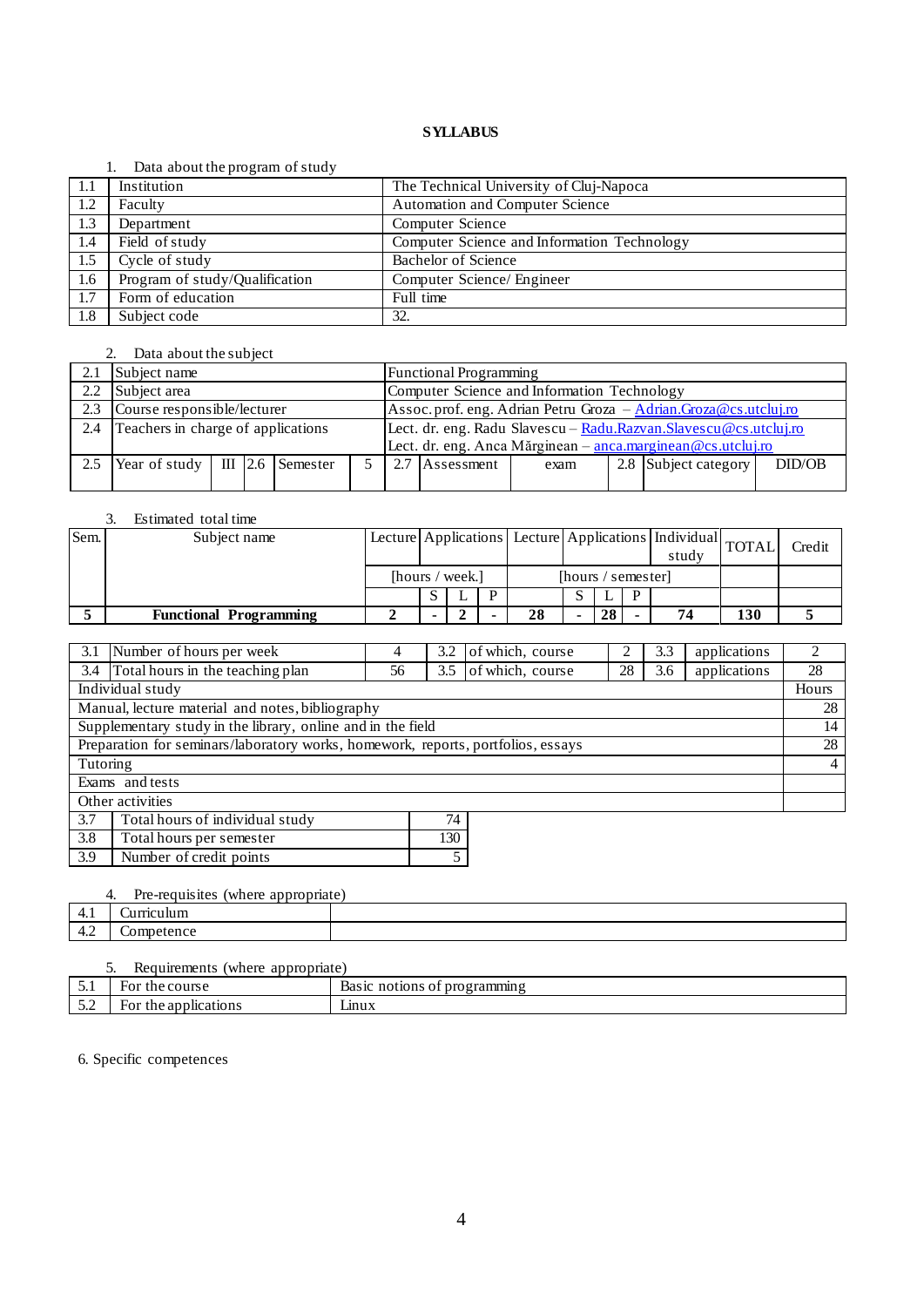|                          | C2 Designing hardware, software and communication components (4 credits)                                              |
|--------------------------|-----------------------------------------------------------------------------------------------------------------------|
|                          | <b>C2.1</b> Describing the structure and functioning of computational, communication and software components and      |
|                          | systems                                                                                                               |
|                          | C2.2 Explaining the role, interaction and functioning of hardware, software and communication components              |
|                          | <b>C2.3</b> Building the hardware and software components of some computing systems using algorithms, design methods, |
|                          | protocols, languages, data structures, and technologies                                                               |
|                          | C2.4 Evaluating the functional and non-functional characteristics of the computing systems using specific metrics     |
| Professional competences |                                                                                                                       |
|                          | C4 Improving the performances of the hardware, software and communication systems (1 credit)                          |
|                          | <b>C4.1</b> Identifying and describing the defining elements of the performances of the hardware, software and        |
|                          | communication systems                                                                                                 |
|                          | C4.3 Applying the fundamental methods and principles for increasing the performances of the hardware and              |
|                          | software                                                                                                              |
|                          | N/A                                                                                                                   |
|                          |                                                                                                                       |
| competences<br>Cross     |                                                                                                                       |
|                          |                                                                                                                       |
|                          |                                                                                                                       |
|                          |                                                                                                                       |

| $\sim$ 2.0 $\sim$ 10 $\sim$ 10 $\sim$ 100 $\sim$ 100 $\sim$ 100 0.100 $\sim$ 100 $\sim$ 100 $\sim$ 100 $\sim$ 100 $\sim$ 100 $\sim$ 100 $\sim$ |                                                                                                                                                               |  |  |  |  |  |
|------------------------------------------------------------------------------------------------------------------------------------------------|---------------------------------------------------------------------------------------------------------------------------------------------------------------|--|--|--|--|--|
| General objective                                                                                                                              | Increasing the ability to develop more correct and concise code                                                                                               |  |  |  |  |  |
| Specific objectives                                                                                                                            | Writing better code with the concepts introduced by functional<br>programming: high order functions, lazy evaluation, lambda calculus,<br>infinite structure. |  |  |  |  |  |
|                                                                                                                                                |                                                                                                                                                               |  |  |  |  |  |

### 8. Contents

| Professional competences | systems<br>C2.2 Explaining the role, interaction and functioning of hardware, software and communication components<br>C2.3 Building the hardware and software components of some computing systems using algorithms, design methods,<br>protocols, languages, data structures, and technologies<br>C2.4 Evaluating the functional and non-functional characteristics of the computing systems using specific metrics<br>C4 Improving the performances of the hardware, software and communication systems (1 credit)<br>C4.1 Identifying and describing the defining elements of the performances of the hardware, software and<br>communication systems<br>C4.3 Applying the fundamental methods and principles for increasing the performances of the hardware and<br>software |                                                                                     |                                     |              |  |  |  |
|--------------------------|-----------------------------------------------------------------------------------------------------------------------------------------------------------------------------------------------------------------------------------------------------------------------------------------------------------------------------------------------------------------------------------------------------------------------------------------------------------------------------------------------------------------------------------------------------------------------------------------------------------------------------------------------------------------------------------------------------------------------------------------------------------------------------------|-------------------------------------------------------------------------------------|-------------------------------------|--------------|--|--|--|
| competences<br>Cross     | N/A                                                                                                                                                                                                                                                                                                                                                                                                                                                                                                                                                                                                                                                                                                                                                                               |                                                                                     |                                     |              |  |  |  |
|                          | 7. Discipline objectives (as results from the key competences gained)                                                                                                                                                                                                                                                                                                                                                                                                                                                                                                                                                                                                                                                                                                             |                                                                                     |                                     |              |  |  |  |
| 7.1                      | General objective                                                                                                                                                                                                                                                                                                                                                                                                                                                                                                                                                                                                                                                                                                                                                                 | Increasing the ability to develop more correct and concise code                     |                                     |              |  |  |  |
| 7.2                      | Specific objectives                                                                                                                                                                                                                                                                                                                                                                                                                                                                                                                                                                                                                                                                                                                                                               | Writing better code with the concepts introduced by functional                      |                                     |              |  |  |  |
|                          |                                                                                                                                                                                                                                                                                                                                                                                                                                                                                                                                                                                                                                                                                                                                                                                   | programming: high order functions, lazy evaluation, lambda calculus,                |                                     |              |  |  |  |
|                          |                                                                                                                                                                                                                                                                                                                                                                                                                                                                                                                                                                                                                                                                                                                                                                                   | infinite structure.                                                                 |                                     |              |  |  |  |
|                          |                                                                                                                                                                                                                                                                                                                                                                                                                                                                                                                                                                                                                                                                                                                                                                                   |                                                                                     |                                     |              |  |  |  |
| 8. Contents              | 8.1. Lecture (syllabus)                                                                                                                                                                                                                                                                                                                                                                                                                                                                                                                                                                                                                                                                                                                                                           |                                                                                     | Teaching methods                    | <b>Notes</b> |  |  |  |
| $\mathbf{1}$             | Introduction. Programming Paradigms                                                                                                                                                                                                                                                                                                                                                                                                                                                                                                                                                                                                                                                                                                                                               |                                                                                     |                                     |              |  |  |  |
| $\overline{2}$           |                                                                                                                                                                                                                                                                                                                                                                                                                                                                                                                                                                                                                                                                                                                                                                                   | Basic concepts of programming in Hugs, ML, Lisp: functions, constants,              |                                     |              |  |  |  |
|                          | primitive data types, recursion, tuples, infix operators, evaluation.                                                                                                                                                                                                                                                                                                                                                                                                                                                                                                                                                                                                                                                                                                             |                                                                                     |                                     |              |  |  |  |
| 3                        | Basic concepts: local declarations, polymorphism.                                                                                                                                                                                                                                                                                                                                                                                                                                                                                                                                                                                                                                                                                                                                 |                                                                                     |                                     |              |  |  |  |
| $\overline{4}$           | Lists: list construction, basic operations on lists.                                                                                                                                                                                                                                                                                                                                                                                                                                                                                                                                                                                                                                                                                                                              |                                                                                     | Slides,                             |              |  |  |  |
| 5                        | Lists: polymorphic equality.                                                                                                                                                                                                                                                                                                                                                                                                                                                                                                                                                                                                                                                                                                                                                      |                                                                                     | Various student                     |              |  |  |  |
| 6                        | Lists: list operators (generators, filters, list expressions).                                                                                                                                                                                                                                                                                                                                                                                                                                                                                                                                                                                                                                                                                                                    |                                                                                     | engagement                          |              |  |  |  |
| $\tau$                   |                                                                                                                                                                                                                                                                                                                                                                                                                                                                                                                                                                                                                                                                                                                                                                                   | Trees: alternative data, pattern matching, exceptions, binary trees (list-tree      | techniques                          |              |  |  |  |
|                          | conversions).                                                                                                                                                                                                                                                                                                                                                                                                                                                                                                                                                                                                                                                                                                                                                                     |                                                                                     | New examples                        |              |  |  |  |
| 8                        | (operations on sets)).                                                                                                                                                                                                                                                                                                                                                                                                                                                                                                                                                                                                                                                                                                                                                            | Trees: binary trees (binary search trees, AVL balanced trees, examples              | Quick individual<br>work (1 minute) |              |  |  |  |
| 9                        | (example).                                                                                                                                                                                                                                                                                                                                                                                                                                                                                                                                                                                                                                                                                                                                                                        | Trees: binary trees (examples (Huffman codes)), propositional reasoner              | Homework after<br>each class        |              |  |  |  |
| 10                       |                                                                                                                                                                                                                                                                                                                                                                                                                                                                                                                                                                                                                                                                                                                                                                                   | Higher-order functions: anonymous functions, partial application, functions as      | dicusssed at the                    |              |  |  |  |
|                          |                                                                                                                                                                                                                                                                                                                                                                                                                                                                                                                                                                                                                                                                                                                                                                                   | data, data as functions, combinator functions, functionals for lists (list operator | beginning of the                    |              |  |  |  |
|                          | style, style without lists).                                                                                                                                                                                                                                                                                                                                                                                                                                                                                                                                                                                                                                                                                                                                                      |                                                                                     | next class.                         |              |  |  |  |
| 11                       | Infinite data: lazy evaluation, unbounded objects, circular structures.                                                                                                                                                                                                                                                                                                                                                                                                                                                                                                                                                                                                                                                                                                           |                                                                                     |                                     |              |  |  |  |
| 12                       |                                                                                                                                                                                                                                                                                                                                                                                                                                                                                                                                                                                                                                                                                                                                                                                   | Transformation and reasoning: structural induction, equivalence of functions,       |                                     |              |  |  |  |
|                          | structural induction on trees, induction on number of nodes, general principle of                                                                                                                                                                                                                                                                                                                                                                                                                                                                                                                                                                                                                                                                                                 |                                                                                     |                                     |              |  |  |  |
|                          | induction.                                                                                                                                                                                                                                                                                                                                                                                                                                                                                                                                                                                                                                                                                                                                                                        |                                                                                     |                                     |              |  |  |  |
| 13<br>14                 | Lambda calculus: Lambda notation, conversions, combinators.<br>Para-functional programming: basic language, mapped expressions, eager                                                                                                                                                                                                                                                                                                                                                                                                                                                                                                                                                                                                                                             |                                                                                     |                                     |              |  |  |  |
|                          | expressions.                                                                                                                                                                                                                                                                                                                                                                                                                                                                                                                                                                                                                                                                                                                                                                      |                                                                                     |                                     |              |  |  |  |
|                          | Bibliography                                                                                                                                                                                                                                                                                                                                                                                                                                                                                                                                                                                                                                                                                                                                                                      |                                                                                     |                                     |              |  |  |  |
| 1.                       | Haskell - A Purely Functional Language, http://www.haskell.org/                                                                                                                                                                                                                                                                                                                                                                                                                                                                                                                                                                                                                                                                                                                   |                                                                                     |                                     |              |  |  |  |
| 2.                       | I.A. Leția, Programare funcțională, Ed. UTPres, UTCN, 1996.                                                                                                                                                                                                                                                                                                                                                                                                                                                                                                                                                                                                                                                                                                                       |                                                                                     |                                     |              |  |  |  |
| 3.                       | H. Conrad Cunningham, Notes on Functional Programming with Haskell, 2007                                                                                                                                                                                                                                                                                                                                                                                                                                                                                                                                                                                                                                                                                                          |                                                                                     |                                     |              |  |  |  |
| 4.                       |                                                                                                                                                                                                                                                                                                                                                                                                                                                                                                                                                                                                                                                                                                                                                                                   | Raul Rojas, A Tutorial Introduction to the Lambda Calculus, FU Berlin, WS-97/98     |                                     |              |  |  |  |
|                          | 8.2. Applications (Laboratory)                                                                                                                                                                                                                                                                                                                                                                                                                                                                                                                                                                                                                                                                                                                                                    |                                                                                     | Teaching methods                    | <b>Notes</b> |  |  |  |
| 1                        | Lisp objects, form evaluation, primitive Lisp functions.<br>New examples                                                                                                                                                                                                                                                                                                                                                                                                                                                                                                                                                                                                                                                                                                          |                                                                                     |                                     |              |  |  |  |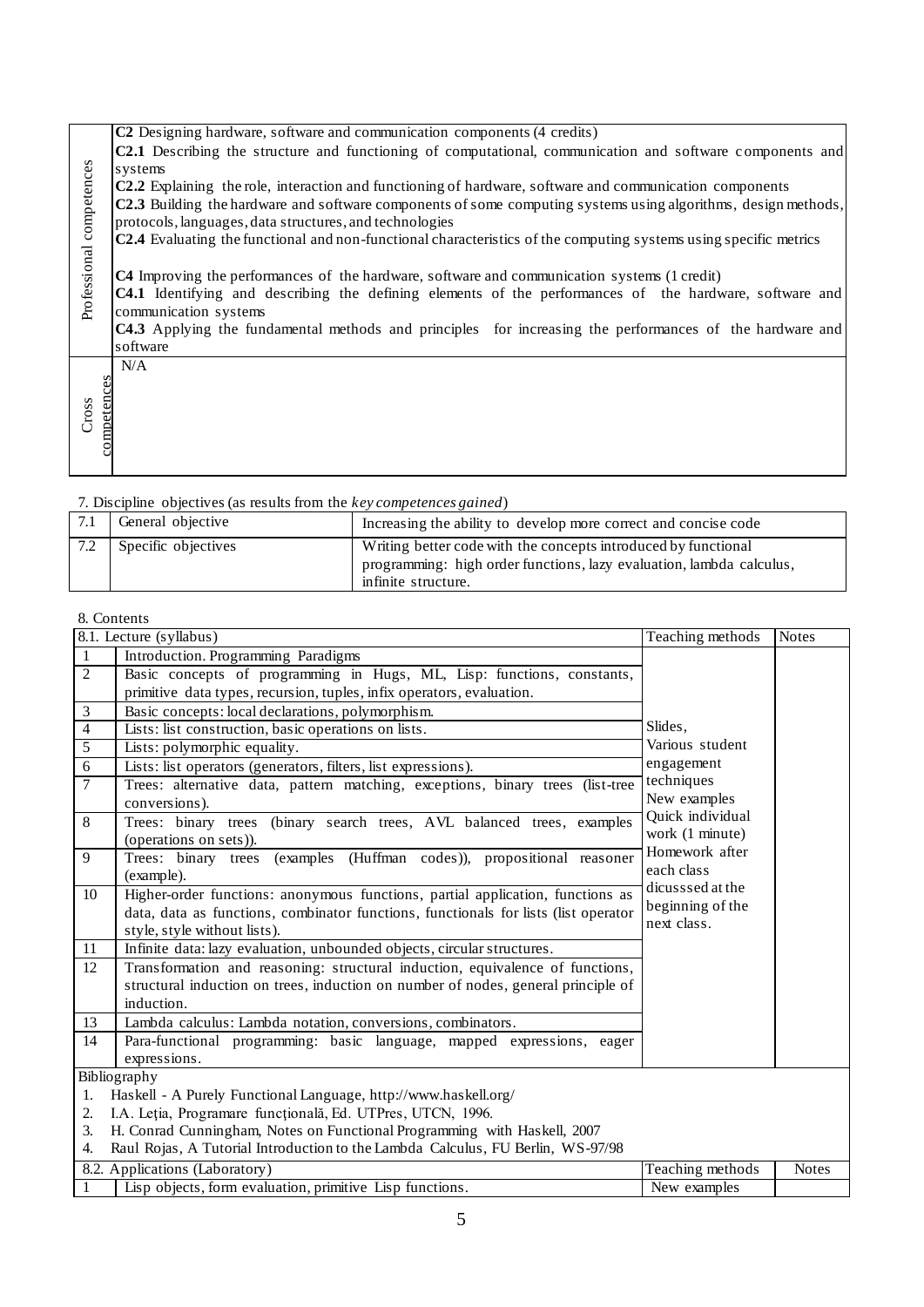| 2              | Internal representation, control of evaluation, function definition. Recursion and   |              |  |  |  |
|----------------|--------------------------------------------------------------------------------------|--------------|--|--|--|
|                |                                                                                      | Tracing      |  |  |  |
|                | iteration.                                                                           | algorithms   |  |  |  |
| 3              | Scope of variables, iterative forms. LAMBDA-expressions, higher-order                | Midterm      |  |  |  |
|                | functions, mapping.                                                                  | assessment   |  |  |  |
| $\overline{4}$ | Association lists, properties, arrays and structures. Macrodefinitions, functions as | Miniprojects |  |  |  |
|                | data, surgery.                                                                       |              |  |  |  |
| 5              | Trees in Lisp. Graphs and backtracking.                                              |              |  |  |  |
| 6              | Pattern matching. Symbolic processing.                                               |              |  |  |  |
| $\overline{7}$ | Lisp microinterpreter. Review of programming in Lisp, in preparation for the lab     |              |  |  |  |
|                | test.                                                                                |              |  |  |  |
| 8              | Lab test (Programming in Lisp).                                                      |              |  |  |  |
| 9              | ML Lists, Recursion,.                                                                |              |  |  |  |
| 10             | ML type checking                                                                     |              |  |  |  |
| 11             | <b>ML</b> Trees                                                                      |              |  |  |  |
| 12             | Haskell – High order functions                                                       |              |  |  |  |
| 13             | Haskell -Lazy evaluation, circular lists, infinite lists.                            |              |  |  |  |
| 14             | Lab test (Programming in ML and Haskell).                                            |              |  |  |  |

Bibliography

1. I.A. Leţia, E.Şt. Chifu, C. Cenan, Programare funcţională. Îndrumător de laborator, Ed. Casa cărţii de ştiinţă, 1999.

2. David S. Touretzky, Common Lisp: A Gentle Introduction to Symbolic Computation, The Benjamin/Cummings Publishing Company,Inc, 1989

3. Andrew Cumming, A gentle introduction to ML, Napier University, Edinburgh, 2013

9. Bridging course contents with the expectations of the representatives of the community, professional associations and employers in the field

The content of the class is similar to the contents taught at other international universities. The students are encouraged to indentify elements of functional programming in the current practice of IT companies running at the local level.

#### 10. Evaluation

| Activity type                        |                                                                                                                 | 10.1 Assessment criteria        | 10.2 | Assessment methods  |  | $10.3$ Weight in the final grade |  |
|--------------------------------------|-----------------------------------------------------------------------------------------------------------------|---------------------------------|------|---------------------|--|----------------------------------|--|
| Course                               |                                                                                                                 | Understanding functional        |      | Midterm assessment. |  | 60                               |  |
|                                      |                                                                                                                 | programming elements, Class     |      | Writing exam        |  |                                  |  |
|                                      |                                                                                                                 | participation, Homework         |      |                     |  |                                  |  |
| Applications                         |                                                                                                                 | Quantity and quality of code in |      | Midterm assessment, |  | 40                               |  |
|                                      |                                                                                                                 | Lisp, Haskell and ML            |      | Practical exam      |  |                                  |  |
| 10.4 Minimum standard of performance |                                                                                                                 |                                 |      |                     |  |                                  |  |
|                                      | $\mathbf{H}^{\dagger}$ is the state of $\mathbf{H}$ in the $\mathbf{H}$ in the $\mathbf{H}$ in the $\mathbf{H}$ |                                 |      |                     |  |                                  |  |

Understanding and code writing for the following concepts; Recursion, High Order Functions, Pattern Matching

Course responsible<br>
Assoc. prof. eng. Adrian Petru Groza<br>
Prof.dr.eng. Rodica Potolea Assoc. prof. eng. Adrian Petru Groza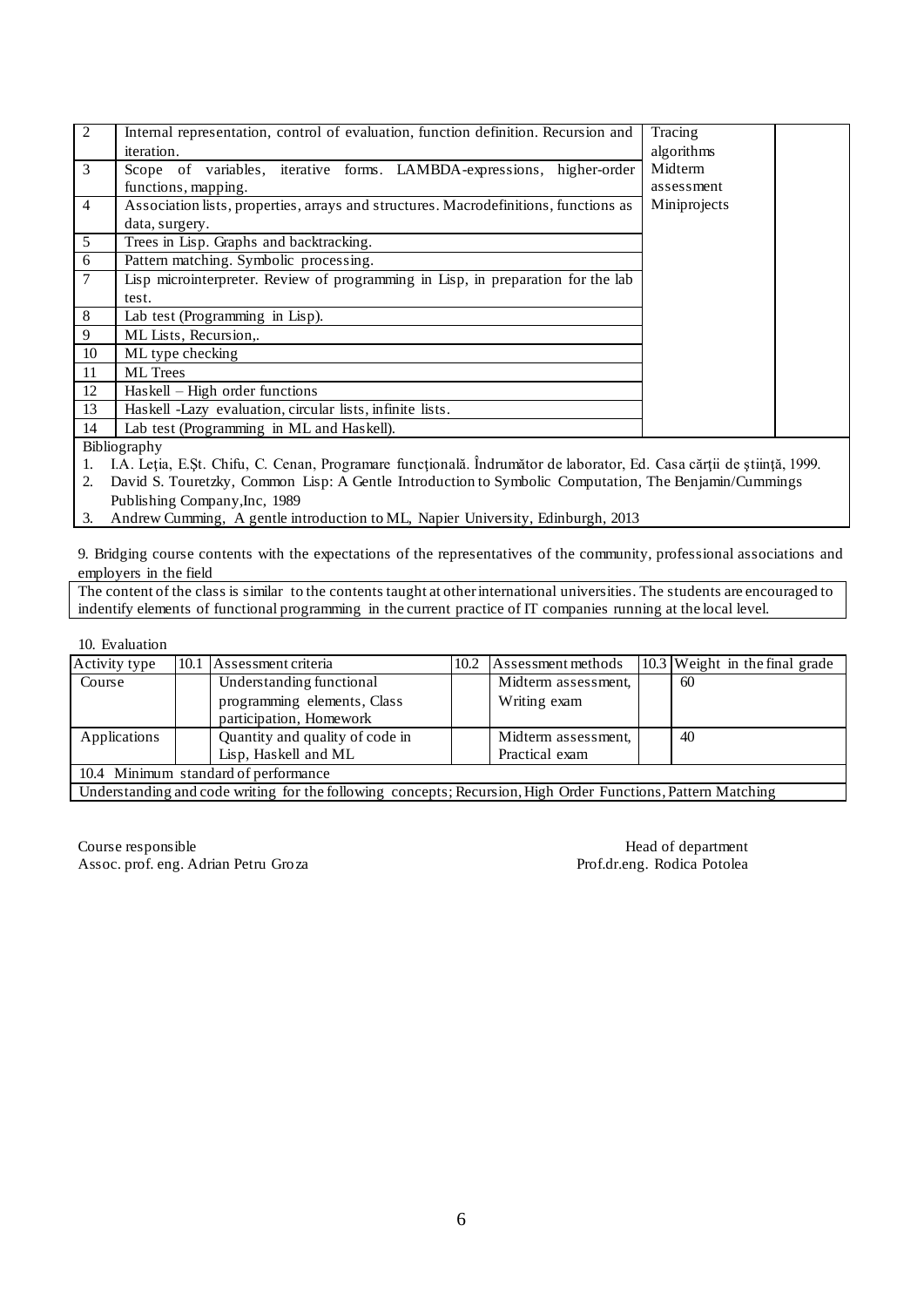#### 1. Data about the program of study

|      | $\sim$ and about the program of beau |                                             |
|------|--------------------------------------|---------------------------------------------|
| -1.1 | Institution                          | The Technical University of Cluj-Napoca     |
| 1.2  | Faculty                              | Automation and Computer Science             |
| 1.3  | Department                           | Computer Science                            |
| 1.4  | Field of study                       | Computer Science and Information Technology |
| 1.5  | Cycle of study                       | Bachelor of Science                         |
| 1.6  | Program of study/Qualification       | Computer Science/ Engineer                  |
| 1.7  | Form of education                    | Full time                                   |
| 1.8  | Subject code                         | 33.                                         |

# 2. Data about the subject

| 2.1           | Subject name                               |  |  |  | Software Engineering                        |                                                              |                                                                    |                                                     |  |                      |        |  |
|---------------|--------------------------------------------|--|--|--|---------------------------------------------|--------------------------------------------------------------|--------------------------------------------------------------------|-----------------------------------------------------|--|----------------------|--------|--|
| $2.2^{\circ}$ | Subject area                               |  |  |  | Computer Science and Information Technology |                                                              |                                                                    |                                                     |  |                      |        |  |
| 2.3           | Course responsible/lecturer                |  |  |  |                                             |                                                              | Prof. dr eng. Eneia Nicolae Todoran - Eneia. Todoran @cs.utcluj.ro |                                                     |  |                      |        |  |
| 2.4           | Teachers in charge of applications         |  |  |  |                                             | Assoc.prof.dr. Mitrea Paulina - Paulina.Mitrea@cs.utcluj.ro, |                                                                    |                                                     |  |                      |        |  |
|               |                                            |  |  |  |                                             |                                                              |                                                                    | Sl. dr. eng. Mitrea Delia Delia.Mitrea@cs.utcluj.ro |  |                      |        |  |
| 2.5           | Year of study $\parallel$ III 2.6 Semester |  |  |  |                                             |                                                              | Assessment                                                         | exam                                                |  | 2.8 Subject category | DID/OB |  |
|               |                                            |  |  |  |                                             |                                                              |                                                                    |                                                     |  |                      |        |  |

# 3. Estimated total time

| Sem. | Subject name                | Lecture Applications Lecture Applications   Individual TOTAL |  |                    |    | study |  | Credit |    |     |  |
|------|-----------------------------|--------------------------------------------------------------|--|--------------------|----|-------|--|--------|----|-----|--|
|      |                             | [hours / week.]                                              |  | [hours / semester] |    |       |  |        |    |     |  |
|      |                             |                                                              |  | D                  |    |       |  | D      |    |     |  |
|      | <b>Software Engineering</b> |                                                              |  |                    | 28 |       |  |        | 74 | 130 |  |

|                                        | 3.1 Number of hours per week                                                     | 4  | 3.2 | of which, course |    | 3.3 | applications   | 2     |
|----------------------------------------|----------------------------------------------------------------------------------|----|-----|------------------|----|-----|----------------|-------|
| 3.4                                    | Total hours in the teaching plan                                                 | 56 | 3.5 | of which, course | 28 | 3.6 | applications   | 28    |
|                                        | Individual study                                                                 |    |     |                  |    |     |                | Hours |
|                                        | Manual, lecture material and notes, bibliography                                 |    |     |                  |    |     |                | 25    |
|                                        | Supplementary study in the library, online and in the field                      |    |     |                  |    |     |                | 17    |
|                                        | Preparation for seminars/laboratory works, homework, reports, portfolios, essays |    |     |                  |    |     |                | 17    |
| Tutoring                               |                                                                                  |    |     |                  |    |     |                | 5     |
|                                        | Exams and tests                                                                  |    |     |                  |    |     |                | 10    |
| Other activities                       |                                                                                  |    |     |                  |    |     | $\overline{0}$ |       |
| 3.7                                    | Total hours of individual study                                                  |    | 74  |                  |    |     |                |       |
| 3.8<br>130<br>Total hours per semester |                                                                                  |    |     |                  |    |     |                |       |
|                                        |                                                                                  |    |     |                  |    |     |                |       |

|  | Number of credit points               |  |
|--|---------------------------------------|--|
|  |                                       |  |
|  | 4. Pre-requisites (where appropriate) |  |

| - 4<br>$T_{\rm t}$ | ıcu lur         | Obiect<br><b>Programming</b><br>. Programmin≏<br>'echniques<br><b>Juented</b> |
|--------------------|-----------------|-------------------------------------------------------------------------------|
| $\sim$<br>т.∠      | netence<br>COMI | I in the above disciplines<br>acquired<br>Competences                         |
|                    |                 |                                                                               |

| Requirements (where appropriate) |                      |                                 |  |  |  |  |
|----------------------------------|----------------------|---------------------------------|--|--|--|--|
| ◡.                               | For the course       | Blackboard, projector, computer |  |  |  |  |
| ن د                              | For the applications | Computers, specific software    |  |  |  |  |

| <b>C3</b> - Problems solving using specific Computer Science and Computer Engineering tools (2 credits)                                                                                                                                                                                                                                                                                                                               |
|---------------------------------------------------------------------------------------------------------------------------------------------------------------------------------------------------------------------------------------------------------------------------------------------------------------------------------------------------------------------------------------------------------------------------------------|
|                                                                                                                                                                                                                                                                                                                                                                                                                                       |
| C3.1 - Identifying classes of problems and solving methods that are specific to computing systems<br>$\begin{array}{l}\n\hline\n\text{g} \\ \text{C3.2 - Using interdisciplinary knowledge, solution patterns and tools, making experiments and interpreting their results\n\end{array}$<br>$\begin{array}{l}\n\hline\n\text{g} \\ \text{g} \\ \text{m} \\ \text{h} \\ \text{h} \\ \text{h} \\ \text{h} \\ \text{h} \\ \text{h} \\ \$ |
|                                                                                                                                                                                                                                                                                                                                                                                                                                       |
|                                                                                                                                                                                                                                                                                                                                                                                                                                       |
|                                                                                                                                                                                                                                                                                                                                                                                                                                       |
|                                                                                                                                                                                                                                                                                                                                                                                                                                       |
| $ C4$ - Improving the performances of the hardware, software and communication systems $(1 \text{ credit})$                                                                                                                                                                                                                                                                                                                           |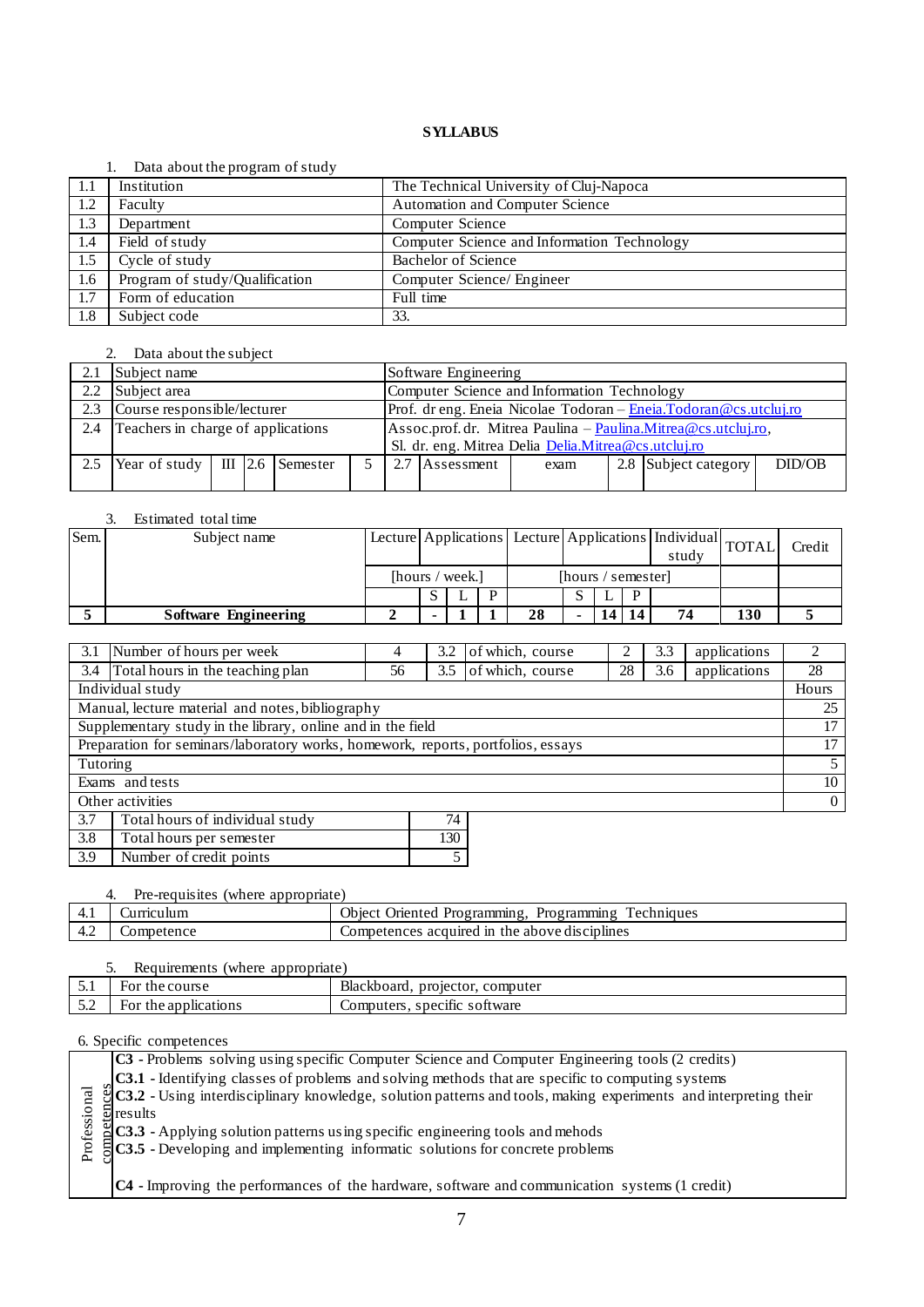|                      | C4.2 - Explaining the interaction of the factors that determine the performances of the hardware, software and                                                                |
|----------------------|-------------------------------------------------------------------------------------------------------------------------------------------------------------------------------|
|                      | communication systems                                                                                                                                                         |
|                      | <b>C4.4</b> - Choosing the criteria and evaluation methods of the performances of the hardware, software and                                                                  |
|                      | communication systems                                                                                                                                                         |
|                      | C5 - Designing, managing the lifetime cycle, integrating and ensuring the integrity of hardware, software and<br>communication systems (2 credits)                            |
|                      | C5.1 - Specifying the relevant criteria regarding the lifetime cycle, quality, security and the computing system's<br>interaction with the environment and the human operator |
|                      | C5.5 - Creating a project including the problem's identification and analysis, its design and development, also                                                               |
|                      | proving an understanding of the basic quality requirements                                                                                                                    |
|                      | N/A                                                                                                                                                                           |
|                      |                                                                                                                                                                               |
| competences<br>Cross |                                                                                                                                                                               |
|                      |                                                                                                                                                                               |
|                      |                                                                                                                                                                               |
|                      |                                                                                                                                                                               |

| 7.1 | General objective   | The overall objective of discipline consists in the study and application of<br>systematic, disciplined and quantifiable approaches in software systems<br>development                                                                                                                                                                                                                                                                                                             |
|-----|---------------------|------------------------------------------------------------------------------------------------------------------------------------------------------------------------------------------------------------------------------------------------------------------------------------------------------------------------------------------------------------------------------------------------------------------------------------------------------------------------------------|
| 7.2 | Specific objectives | Study and application of software development processes<br>Understanding the specific activities of software engineering<br>Knowledge of software engineering models<br>Knowledge of specific tools that can assist software engineers in<br>the specification, design and validation process<br>Knowledge of methods for software modeling and performance<br>$\bullet$<br>analysis<br>Application of processes, methods and tools in small to medium-<br>sized software projects |

# 8. Contents

|                | 8.1. Lecture (syllabus)                                                            | Teaching methods | Notes |
|----------------|------------------------------------------------------------------------------------|------------------|-------|
| 1              | Introduction and overview of the course                                            |                  |       |
| 2              | Software development paradigms: basic paradigms ('waterfall', prototyping,         |                  |       |
|                | reusable components, formal methods), evolutionary paradigms (incremental          |                  |       |
|                | development, spiral model, concurrent engineering)                                 |                  |       |
| 3              | Modern processes: the unified process, agile methods and extreme programming       |                  |       |
| $\overline{4}$ | Basic activities (specification, development, validation, evolution): concepts,    |                  |       |
|                | principles, processes                                                              |                  |       |
| 5              | Conventional methods: introduction to structured analysis and design               |                  |       |
| 6              | Developing requirements: domain analysis, types of requirements, techniques for    |                  |       |
|                | gathering requirements, capturing requirements as use cases                        |                  |       |
| $\overline{7}$ | Modeling with classes: UML class diagrams, the process of developing class         |                  |       |
|                | diagrams, the semantics of UML class diagrams, implementing class diagrams in      |                  |       |
|                | Java                                                                               |                  |       |
| 8              | Modeling interactions and behavior: UML interaction (sequence and                  |                  |       |
|                | communication), state and activity diagrams. Software performance modeling         |                  |       |
|                | and analysis.                                                                      |                  |       |
| 9              | Architecting and designing software: design principles (increase cohesion, reduce  |                  |       |
|                | coupling, etc.), architectural patterns (Multi-Layer, Pipe-and-Filter, etc.)       |                  |       |
| 10             | Testing and inspecting to ensure high quality: testing techniques (equivalence     |                  |       |
|                | partitioning, path testing, etc.) and integration strategies (top-down, bottom-up, |                  |       |
|                | scenario-based), inspections                                                       |                  |       |
| 11             | Use case driven development: use case specifications, analysis, design and         |                  |       |
|                | implementation to realize the use cases, testing the use cases                     |                  |       |
| 12             | Program specifications: pre and post assertions, well-founded induction,           |                  |       |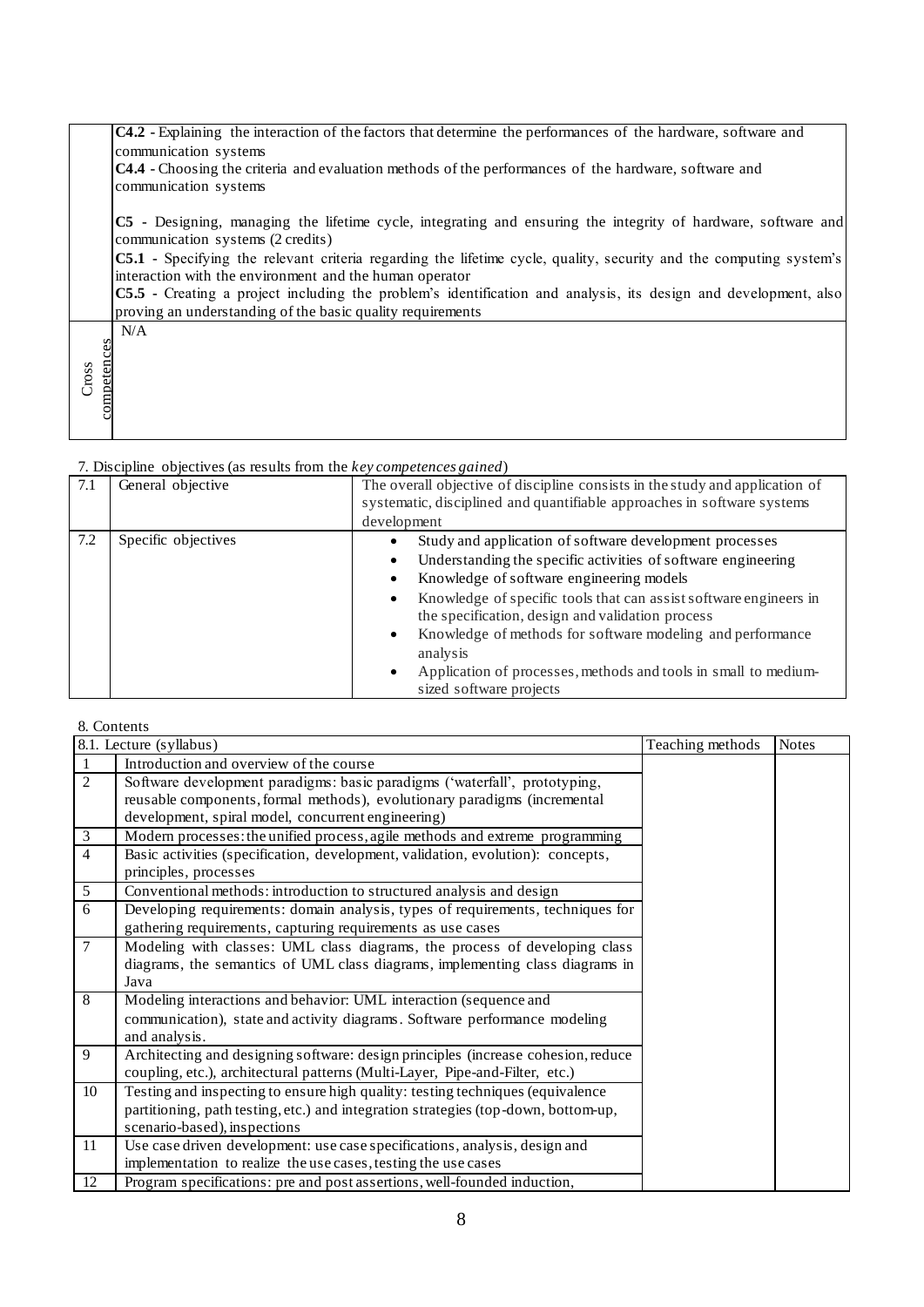|                | declarative prototyping                                                                                                                      |                  |              |
|----------------|----------------------------------------------------------------------------------------------------------------------------------------------|------------------|--------------|
| 13             | Software engineering based on formal methods: basic concepts, formal                                                                         |                  |              |
|                | specification languages, formal verification                                                                                                 |                  |              |
| 14             | Model-based specification using Z: notation, schema calculus, methodology                                                                    |                  |              |
|                | Bibliography                                                                                                                                 |                  |              |
|                | I. Sommerville. Software Engineering $(6^{th}, 7^{th}, 8^{th}, 9^{th}$ editions). Addison Wesley (2001, 2004, 2006, 2010).<br>$\mathbf{1}$ . |                  |              |
|                | T. Lethbridge, R. Laganiere. Object-Oriented Software Engineering: Practical Software Development using<br>2.                                |                  |              |
|                | <i>UML and Java</i> ( $2^{nd}$ edition). McGraw-Hill, 2005. http://www.lloseng.com.                                                          |                  |              |
|                | E. Currie. The essence of Z. Prentice Hall, 1999.<br>3.                                                                                      |                  |              |
|                | PRISM manual, 2014. http://www.prismmodelchecker.org/manual/<br>4.                                                                           |                  |              |
|                | E.N. Todoran. Inginerie software: studii in prototipizare si specificare formala. Mediamira, Cluj-Napoca, 2006.<br>5.                        |                  |              |
|                | 8.2. Applications (Laboratory)                                                                                                               | Teaching methods | <b>Notes</b> |
| 1              | OCSF – an object client-server framework for reuse oriented development                                                                      |                  |              |
| 2              | Simple Chat - an instant messaging systembased on OCSF (1)                                                                                   |                  |              |
| $\mathfrak{Z}$ | Simple Chat - an instant messaging systembased on OCSF (2)                                                                                   |                  |              |
| 4              | Using software modeling CASE tools (1): UML use case, class and interaction                                                                  |                  |              |
|                | diagrams                                                                                                                                     |                  |              |
| 5              | Using software modeling CASE tools (2): UML state, component and                                                                             |                  |              |
|                | deployment diagrams                                                                                                                          |                  |              |
| 6              | Using CASE tools for performance software modeling and analysis: PRISM,                                                                      |                  |              |
|                | <b>PEPA</b>                                                                                                                                  |                  |              |
| 7              | Test cases design with JUnit                                                                                                                 |                  |              |
|                | The project class attempts to simulate various aspects of the real world of software                                                         |                  |              |
|                | engineering. The students define the problem to be solved and the scope of the project                                                       |                  |              |
|                | under the supervision of the teaching assistant. Working alone is permitted, but they are                                                    |                  |              |
|                | encouraged to work in teams. The students must employ the paradigms and the software                                                         |                  |              |
|                | development methods that are presented in the taught course. They are expected to                                                            |                  |              |
|                | deliver three iterations of the project with predefined deadlines. For a traditional                                                         |                  |              |
|                | 'waterfall' project the deadlines correspond to requirements specification, design, and                                                      |                  |              |
|                | the final deliverable.                                                                                                                       |                  |              |
|                | $\mathbf{D}_i$ bliography                                                                                                                    |                  |              |

Bibliography

1. T. Lethbridge, R. Laganiere. *Object-Oriented Software Engineering: Practical Software Development using UML and Java* (2<sup>nd</sup> edition). McGraw-Hill, 2005. [http://www.lloseng.com.](http://www.lloseng.com/)

9. Bridging course contents with the expectations of the representatives of the community, professional associations and employers in the field

Software Engineering is a well-established discipline in Computer Science and Information Technology. In this course, students acquire basic knowledge related to software development (paradigms, methods and tools) and learn to apply systematic and quantifiable approaches in the development of software systems. Course content has been developed based on interaction with specialists in Software Engineering from Romania, Europe and Canada and has been rated by Romanian government agencies (CNEAA and ARACIS).

10. Evaluation

| Activity type |                                                                                                          | 10.1 Assessment criteria       | 10.2 | Assessment methods  |  | 10.3 Weight in the final grade |  |  |
|---------------|----------------------------------------------------------------------------------------------------------|--------------------------------|------|---------------------|--|--------------------------------|--|--|
| Course        |                                                                                                          | Problem solving skills         |      | Written examination |  | 75%                            |  |  |
| Applications  |                                                                                                          | Software design and validation |      | Laboratory          |  | 25%                            |  |  |
|               |                                                                                                          | s kills                        |      | colloquium,         |  |                                |  |  |
|               |                                                                                                          |                                |      | Project assessment  |  |                                |  |  |
|               | 10.4 Minimum standard of performance                                                                     |                                |      |                     |  |                                |  |  |
|               | Development of a medium size software project using the skills taught in the Software Engineering course |                                |      |                     |  |                                |  |  |

Course responsible Head of department Prof. dr. eng. Eneia Todoran Prof.dr.eng. Rodica Potolea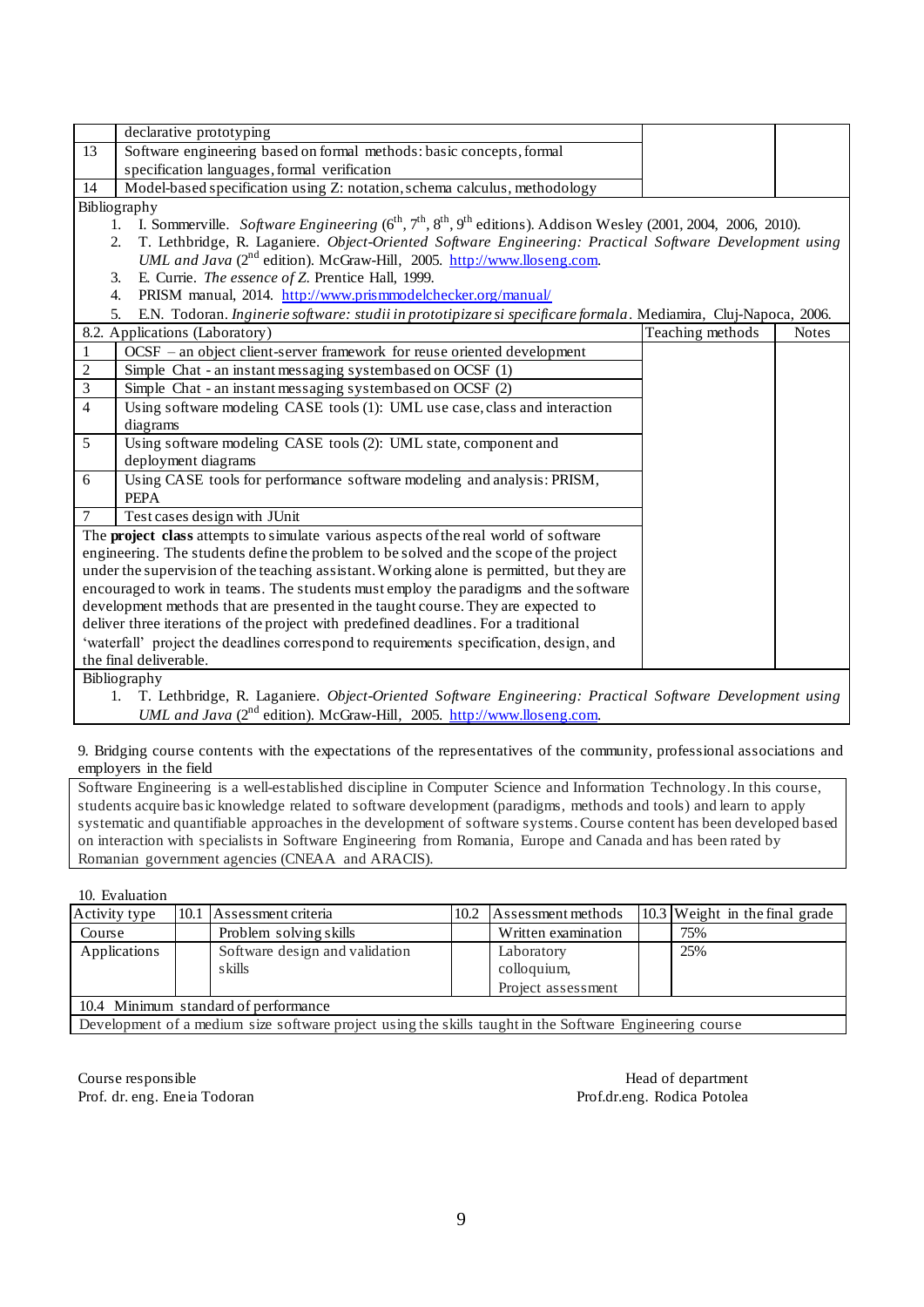#### 1. Data about the program of study

|      | $\sim$ and about the program of beau |                                             |
|------|--------------------------------------|---------------------------------------------|
| -1.1 | Institution                          | The Technical University of Cluj-Napoca     |
| 1.2  | Faculty                              | <b>Automation and Computer Science</b>      |
| 1.3  | Department                           | Computer Science                            |
| 1.4  | Field of study                       | Computer Science and Information Technology |
| 1.5  | Cycle of study                       | Bachelor of Science                         |
| 1.6  | Program of study/Qualification       | Computer Science/ Engineer                  |
| 1.7  | Form of education                    | Full time                                   |
| 1.8  | Subject code                         | 34.                                         |

# 2. Data about the subject

|               | Subject name                            |  |  |  |                                                               | Introduction to Artificial Intelligence |                                             |      |  |                                                                   |        |  |
|---------------|-----------------------------------------|--|--|--|---------------------------------------------------------------|-----------------------------------------|---------------------------------------------|------|--|-------------------------------------------------------------------|--------|--|
| $2.2^{\circ}$ | Subject area                            |  |  |  |                                                               |                                         | Computer Science and Information Technology |      |  |                                                                   |        |  |
| 2.3           | Course responsible/lecturer             |  |  |  |                                                               |                                         |                                             |      |  | Prof. dr. eng. Letia Ioan Alfred - Ioan.Alfred.Letia@cs.utcluj.ro |        |  |
| 2.4           | Teachers in charge of applications      |  |  |  | Assoc.prof. dr. eng. Groza Adrian - Adrian.Groza@cs.utcluj.ro |                                         |                                             |      |  |                                                                   |        |  |
|               |                                         |  |  |  |                                                               |                                         |                                             |      |  | Lect. dr. eng. Marginean Anca - Anca. Marginean @cs.utcluj.ro     |        |  |
| 2.5           | $\text{Year of study}$ III 2.6 Semester |  |  |  |                                                               |                                         | Assessment                                  | exam |  | 2.8 Subject category                                              | DID/OB |  |
|               |                                         |  |  |  |                                                               |                                         |                                             |      |  |                                                                   |        |  |

# 3. Estimated total time

| Sem. | Subject name                            |                 |  |                    | Lecture Applications Lecture Applications   Individual   TOTAL |  | study |  | Credit |     |  |
|------|-----------------------------------------|-----------------|--|--------------------|----------------------------------------------------------------|--|-------|--|--------|-----|--|
|      |                                         | [hours / week.] |  | [hours / semester] |                                                                |  |       |  |        |     |  |
|      |                                         |                 |  | D                  |                                                                |  |       |  |        |     |  |
|      | Introduction to Artificial Intelligence |                 |  |                    | 28                                                             |  | 28    |  | 48     | 104 |  |

|                 | 3.1 Number of hours per week                                                     |    | 3.2 | of which, course |    | 3.3 | applications |          |
|-----------------|----------------------------------------------------------------------------------|----|-----|------------------|----|-----|--------------|----------|
| 3.4             | Total hours in the teaching plan                                                 | 56 | 3.5 | of which, course | 28 | 3.6 | applications | 28       |
|                 | Individual study                                                                 |    |     |                  |    |     |              | Hours    |
|                 | Manual, lecture material and notes, bibliography                                 |    |     |                  |    |     |              | 18       |
|                 | Supplementary study in the library, online and in the field                      |    |     |                  |    |     |              |          |
|                 | Preparation for seminars/laboratory works, homework, reports, portfolios, essays |    |     |                  |    |     |              | 10       |
| Tutoring        |                                                                                  |    |     |                  |    |     |              | 6        |
| Exams and tests |                                                                                  |    |     |                  |    | 9   |              |          |
|                 | Other activities                                                                 |    |     |                  |    |     |              | $\Omega$ |
| 3.7             | Total hours of individual study                                                  |    | 48  |                  |    |     |              |          |
| 3.8             | Total hours per semester                                                         |    | 104 |                  |    |     |              |          |

| .     | Total Hours per semester |  |
|-------|--------------------------|--|
| l 3.9 | Number of credit points  |  |
|       |                          |  |

|     | Pre-requisites (where appropriate) |                                                     |
|-----|------------------------------------|-----------------------------------------------------|
| 4.1 | 'urnculum                          | Logic Programming.<br><b>Functional Programming</b> |
| 4.2 | $\omega$ ompetence                 | fundamentals of programming<br>Elementary           |

|                       | Requirements (where appropriate) |                                         |  |  |  |  |  |  |
|-----------------------|----------------------------------|-----------------------------------------|--|--|--|--|--|--|
|                       | For the course                   | Projector, Computer                     |  |  |  |  |  |  |
| 52<br>$\cup$ . $\sim$ | For the applications             | Computers with Linux, Specific Software |  |  |  |  |  |  |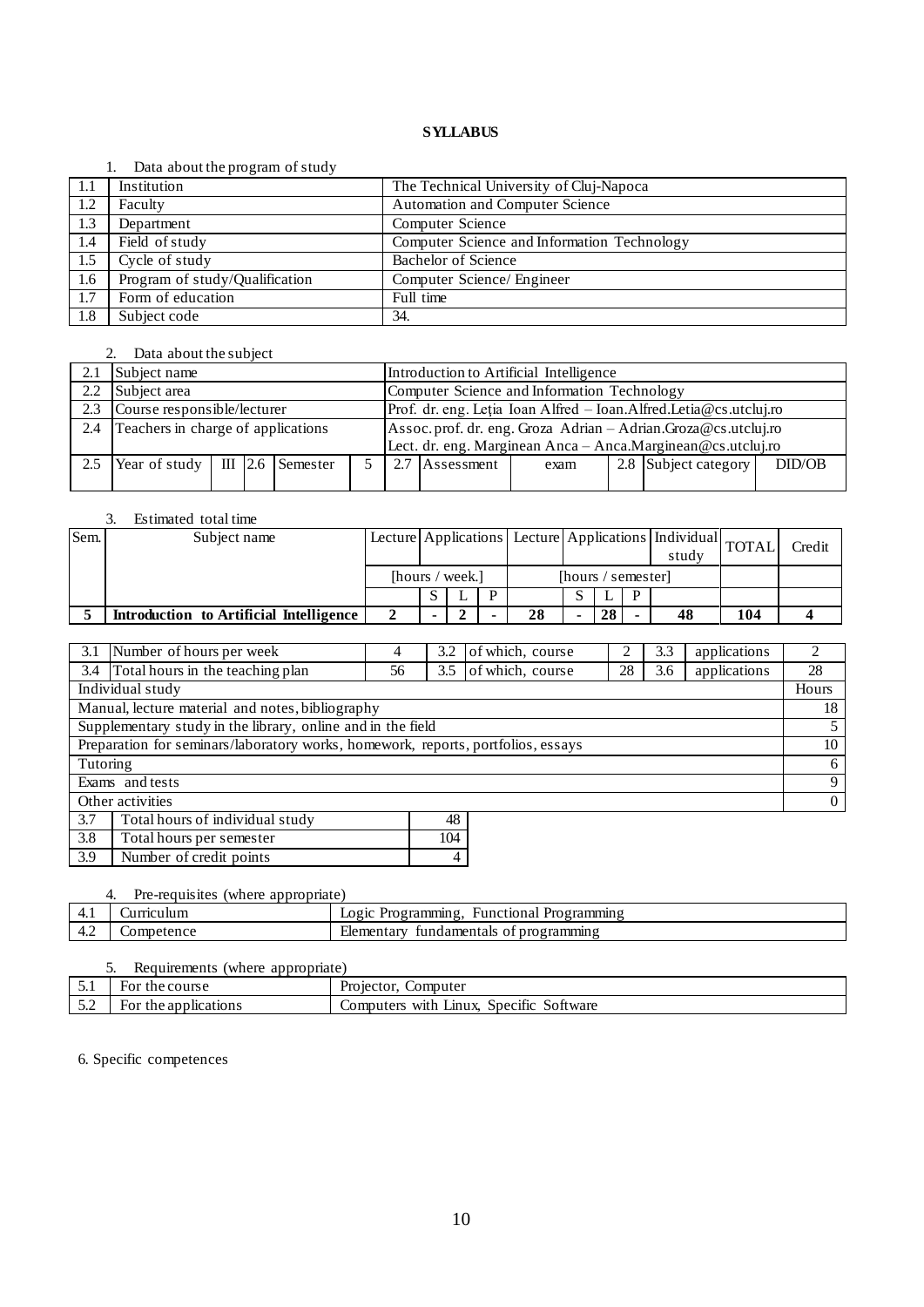|                          | C3 – Problems solving using specific Computer Science and Computer Engineering tools (1 credit)                            |
|--------------------------|----------------------------------------------------------------------------------------------------------------------------|
|                          | <b>C3.1</b> – Identification of classes of problems and the methods to solve them characteristic of information systems    |
|                          | C3.2 - Usage of interdisciplinary knowledge, patterns of solutions and tools, experimentation and interpretation of        |
|                          | their results                                                                                                              |
|                          | C3.3 - Aplication of solution patterns using engineering tools and methods                                                 |
|                          | <b>C3.4</b> – Comparative evaluation, including experiments, of alternative solutions, to optimize performance             |
|                          | <b>C3.5</b> – Development and implementation of computational solutions for concrete problems                              |
|                          |                                                                                                                            |
|                          | C5 – Designing, managing the lifetime cycle, integrating and ensuring the integrity of hardware, software and              |
|                          | communication systems (1 credit)                                                                                           |
| Professional competences | C5.1 - Stating the criteria relevant to quality, security and system interaction with the environment and human            |
|                          | operator                                                                                                                   |
|                          | $CS.2$ – Usage of interdisciplinary knowledge for the adaptation of the informatic system to the requirements of the       |
|                          | application domain                                                                                                         |
|                          | C5.3 – Using fundamental principles and methods for ensuring the security, the safety and ease of exploitation of the      |
|                          | computing systems                                                                                                          |
|                          |                                                                                                                            |
|                          | $C6$ – Designing intelligent systems (2 credits)<br>$C6.1$ – Describing the intelligent systems' components                |
|                          |                                                                                                                            |
|                          | C6.3 - Applying the main methods and principles for specifying solutions for typical problems using intelligent<br>systems |
|                          | $C6.5$ – Developing and implementing professional projects for intelligent systems                                         |
|                          | N/A                                                                                                                        |
|                          |                                                                                                                            |
|                          |                                                                                                                            |
| competences<br>Cross     |                                                                                                                            |
|                          |                                                                                                                            |
|                          |                                                                                                                            |
|                          |                                                                                                                            |

|     | $\sim$ 2.0 $\sim$ 4.0 $\sim$ 1.0 $\sim$ 1.0 $\sim$ 1.0 $\sim$ 1.0 $\sim$ 1.0 $\sim$ 1.0 $\sim$ 1.0 $\sim$ 1.0 $\sim$ 1.0 $\sim$ 1.0 $\sim$ 1.0 $\sim$ 1.0 $\sim$ 1.0 $\sim$ 1.0 $\sim$ 1.0 $\sim$ 1.0 $\sim$ 1.0 $\sim$ 1.0 $\sim$ 1.0 $\sim$ 1.0 $\sim$ 1.0 $\sim$ 1.0 $\sim$ |                                                                                                 |
|-----|--------------------------------------------------------------------------------------------------------------------------------------------------------------------------------------------------------------------------------------------------------------------------------|-------------------------------------------------------------------------------------------------|
| 7.1 | General objective                                                                                                                                                                                                                                                              | Knowledge of representation and reasoning of fundamental problems of<br>artificial intelligence |
|     | Specific objectives                                                                                                                                                                                                                                                            | Fundamental search methods, Usage of first-order logic and description                          |
|     |                                                                                                                                                                                                                                                                                | logics, Basic planning representation and solving methods                                       |

# 8. Contents

|                          | ciophicht and implementation of computational solutions for concret                                                                                                                                                                                                  |                                                                                                                                     |                     |       |  |  |  |  |
|--------------------------|----------------------------------------------------------------------------------------------------------------------------------------------------------------------------------------------------------------------------------------------------------------------|-------------------------------------------------------------------------------------------------------------------------------------|---------------------|-------|--|--|--|--|
| Professional competences | C5 – Designing, managing the lifetime cycle, integrating and ensuring the integrity of hardware, software and<br>communication systems (1 credit)<br>C5.1 – Stating the criteria relevant to quality, security and system interaction with the environment and human |                                                                                                                                     |                     |       |  |  |  |  |
|                          |                                                                                                                                                                                                                                                                      |                                                                                                                                     |                     |       |  |  |  |  |
|                          | operator                                                                                                                                                                                                                                                             |                                                                                                                                     |                     |       |  |  |  |  |
|                          | application domain                                                                                                                                                                                                                                                   | C5.2 – Usage of interdisciplinary knowledge for the adaptation of the informatic system to the requirements of the                  |                     |       |  |  |  |  |
|                          |                                                                                                                                                                                                                                                                      | C5.3 – Using fundamental principles and methods for ensuring the security, the safety and ease of exploitation of the               |                     |       |  |  |  |  |
|                          | computing systems                                                                                                                                                                                                                                                    |                                                                                                                                     |                     |       |  |  |  |  |
|                          |                                                                                                                                                                                                                                                                      |                                                                                                                                     |                     |       |  |  |  |  |
|                          | $C6$ – Designing intelligent systems (2 credits)                                                                                                                                                                                                                     |                                                                                                                                     |                     |       |  |  |  |  |
|                          | $C6.1$ – Describing the intelligent systems' components                                                                                                                                                                                                              |                                                                                                                                     |                     |       |  |  |  |  |
|                          |                                                                                                                                                                                                                                                                      | $C6.3$ – Applying the main methods and principles for specifying solutions for typical problems using intelligent                   |                     |       |  |  |  |  |
|                          | systems                                                                                                                                                                                                                                                              |                                                                                                                                     |                     |       |  |  |  |  |
|                          |                                                                                                                                                                                                                                                                      | $C6.5$ – Developing and implementing professional projects for intelligent systems                                                  |                     |       |  |  |  |  |
|                          | N/A                                                                                                                                                                                                                                                                  |                                                                                                                                     |                     |       |  |  |  |  |
|                          |                                                                                                                                                                                                                                                                      |                                                                                                                                     |                     |       |  |  |  |  |
|                          |                                                                                                                                                                                                                                                                      |                                                                                                                                     |                     |       |  |  |  |  |
| competences<br>Cross     |                                                                                                                                                                                                                                                                      |                                                                                                                                     |                     |       |  |  |  |  |
|                          |                                                                                                                                                                                                                                                                      |                                                                                                                                     |                     |       |  |  |  |  |
|                          |                                                                                                                                                                                                                                                                      |                                                                                                                                     |                     |       |  |  |  |  |
|                          |                                                                                                                                                                                                                                                                      |                                                                                                                                     |                     |       |  |  |  |  |
|                          | 7. Discipline objectives (as results from the key competences gained)                                                                                                                                                                                                |                                                                                                                                     |                     |       |  |  |  |  |
| 7.1                      | General objective                                                                                                                                                                                                                                                    | Knowledge of representation and reasoning of fundamental problems of                                                                |                     |       |  |  |  |  |
|                          |                                                                                                                                                                                                                                                                      | artificial intelligence                                                                                                             |                     |       |  |  |  |  |
|                          |                                                                                                                                                                                                                                                                      |                                                                                                                                     |                     |       |  |  |  |  |
| 7.2                      | Specific objectives                                                                                                                                                                                                                                                  | Fundamental search methods, Usage of first-order logic and description<br>logics, Basic planning representation and solving methods |                     |       |  |  |  |  |
|                          |                                                                                                                                                                                                                                                                      |                                                                                                                                     |                     |       |  |  |  |  |
|                          | 8. Contents                                                                                                                                                                                                                                                          |                                                                                                                                     |                     |       |  |  |  |  |
|                          | 8.1. Lecture (syllabus)                                                                                                                                                                                                                                              |                                                                                                                                     | Teaching methods    | Notes |  |  |  |  |
| $\mathbf{1}$             | Introduction.                                                                                                                                                                                                                                                        |                                                                                                                                     | Slides, Algorithms, |       |  |  |  |  |
| $\overline{c}$           | Intelligent Agents: behavior, environments, structure.                                                                                                                                                                                                               |                                                                                                                                     | Quality of          |       |  |  |  |  |
| $\mathfrak{Z}$           |                                                                                                                                                                                                                                                                      | Solving Problems by Searching: uninformed, searching with partial information.                                                      | solutions,          |       |  |  |  |  |
| $\overline{4}$           |                                                                                                                                                                                                                                                                      | Informed Search Methods and Exploration: heuristics, local search algorithms                                                        | Exceptions,         |       |  |  |  |  |
|                          | and optimization problems, local search in continuous spaces.                                                                                                                                                                                                        |                                                                                                                                     | Limits in the       |       |  |  |  |  |
| 5                        | Constraint Satisfaction Problems: backtracking, local search.                                                                                                                                                                                                        |                                                                                                                                     | representation of   |       |  |  |  |  |
| 6                        |                                                                                                                                                                                                                                                                      | Adversarial Search: alpha-beta pruning, imperfect, real-time decisions, games                                                       | the real world,     |       |  |  |  |  |
|                          | that include an element of chance.                                                                                                                                                                                                                                   |                                                                                                                                     |                     |       |  |  |  |  |
| $\tau$                   | Logical Agents: knowledge-based agents, propositional logic, effective                                                                                                                                                                                               |                                                                                                                                     |                     |       |  |  |  |  |
|                          | propositional inference.                                                                                                                                                                                                                                             |                                                                                                                                     |                     |       |  |  |  |  |
| 8                        | First-Order Logic.                                                                                                                                                                                                                                                   |                                                                                                                                     |                     |       |  |  |  |  |
| 9                        | Inference in First-Order Logic: forward, backward chaining, resolution.                                                                                                                                                                                              |                                                                                                                                     |                     |       |  |  |  |  |
| 10                       | Knowledge Representation.                                                                                                                                                                                                                                            |                                                                                                                                     |                     |       |  |  |  |  |
| 11                       |                                                                                                                                                                                                                                                                      | Description logics: description languages, terminologies, world description,                                                        |                     |       |  |  |  |  |
|                          | inferences, reasoning algorithms, language extensions                                                                                                                                                                                                                |                                                                                                                                     |                     |       |  |  |  |  |
| 12                       | Planning: partial-order planning, planning graphs.                                                                                                                                                                                                                   |                                                                                                                                     |                     |       |  |  |  |  |
| 13                       |                                                                                                                                                                                                                                                                      | Planning and Acting in the Real World: schedules and resources, hierarchical                                                        |                     |       |  |  |  |  |
|                          |                                                                                                                                                                                                                                                                      | network planning, conditional planning, execution monitoring and re-planning,                                                       |                     |       |  |  |  |  |
|                          | continuous planning.                                                                                                                                                                                                                                                 |                                                                                                                                     |                     |       |  |  |  |  |
| 14                       | Course Overview.                                                                                                                                                                                                                                                     |                                                                                                                                     |                     |       |  |  |  |  |
|                          |                                                                                                                                                                                                                                                                      |                                                                                                                                     |                     |       |  |  |  |  |
|                          | Bibliography                                                                                                                                                                                                                                                         |                                                                                                                                     |                     |       |  |  |  |  |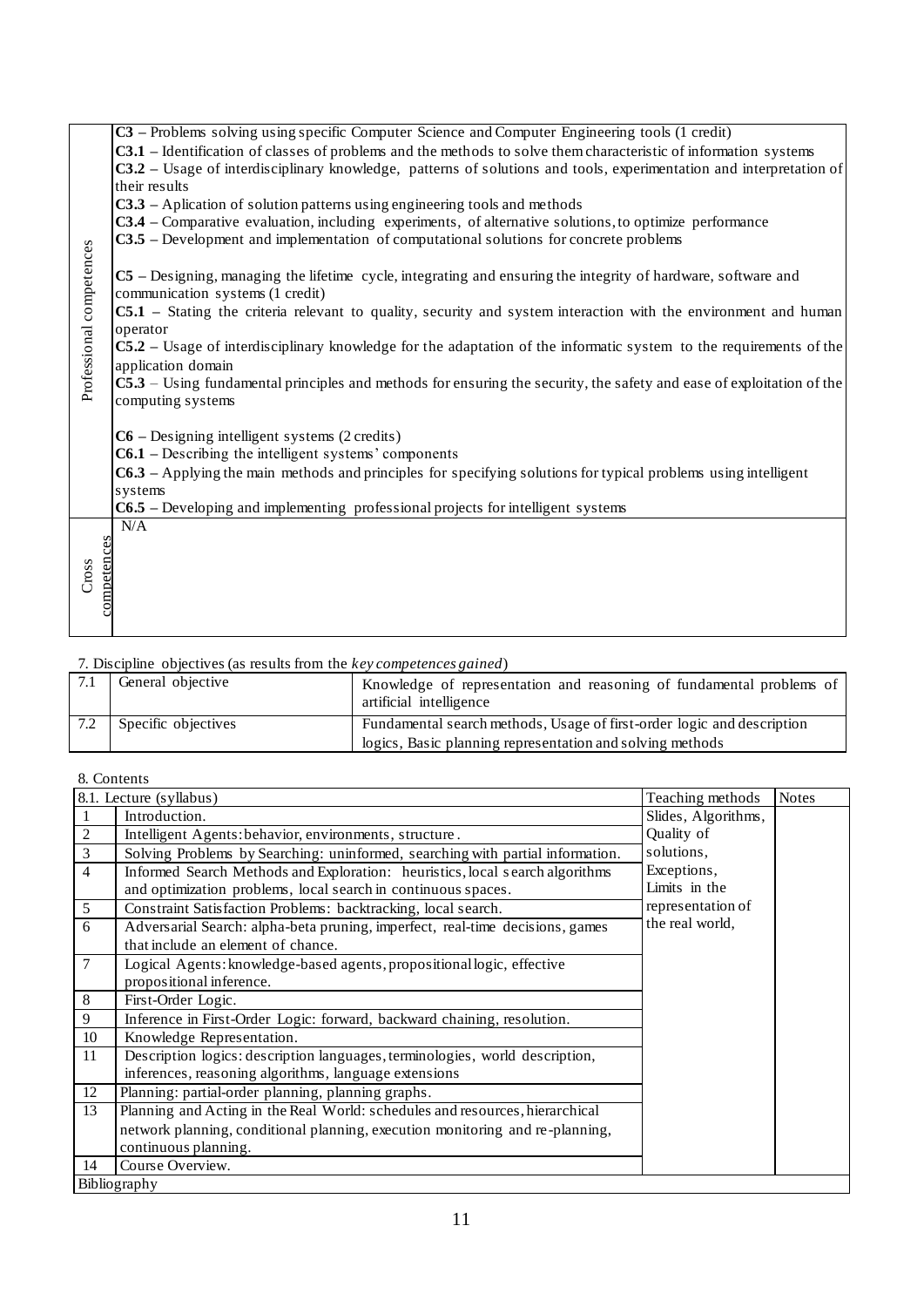|                | Artificial Intelligence: A Modern Approach: Russell, Norvig, Prentice Hall, 2002 |                             |              |  |  |  |  |  |  |
|----------------|----------------------------------------------------------------------------------|-----------------------------|--------------|--|--|--|--|--|--|
|                | Basic Description Logics: Baader, Nutt, CUP, 2003                                |                             |              |  |  |  |  |  |  |
|                | 8.2. Applications (Laboratory)                                                   | Teaching methods            | <b>Notes</b> |  |  |  |  |  |  |
|                | Introduction to the documentation for the assignment                             |                             |              |  |  |  |  |  |  |
| 2              | Studying the documentation for the assignment                                    |                             |              |  |  |  |  |  |  |
| 3              | Studying the design of the tool                                                  |                             |              |  |  |  |  |  |  |
| $\overline{4}$ | Practicing the exercises provided in the archive                                 |                             |              |  |  |  |  |  |  |
| 5              | Understanding the main parts of the software                                     |                             |              |  |  |  |  |  |  |
| 6              | Running the systemby tracing at high level                                       | Platform,<br>Documentation, |              |  |  |  |  |  |  |
|                | Mastering the running of the systemand the examples provided                     |                             |              |  |  |  |  |  |  |
| 8              | Conceptual design of new examples                                                | Testing,<br>Examples,       |              |  |  |  |  |  |  |
| 9              | Code for the new examples                                                        | New examples                |              |  |  |  |  |  |  |
| 10             | Testing and debugging the new cases                                              |                             |              |  |  |  |  |  |  |
| 11             | Measuring the performance of the system                                          |                             |              |  |  |  |  |  |  |
| 12             | Documenting the new scenarios                                                    |                             |              |  |  |  |  |  |  |
| 13             | Comparison of the differences between the cases developed and those provided     |                             |              |  |  |  |  |  |  |
| 14             | Final evaluation of the exercises developed                                      |                             |              |  |  |  |  |  |  |
|                | Bibliography                                                                     |                             |              |  |  |  |  |  |  |
|                | Various Artificial Intelligence Tools from the WWW                               |                             |              |  |  |  |  |  |  |

9. Bridging course contents with the expectations of the representatives of the community, professional associations and employers in the field

The textbook is one of the most known and used one in the world of the best universities, continuously assessed by the university and research community in the world regarding its influence and use in the software oriented companies.

10. Evaluation

| Activity type                                                                             |                                      | 10.1 Assessment criteria          | 10.2 <sub>1</sub> | Assessment methods |  | 10.3 Weight in the final grade |  |  |  |
|-------------------------------------------------------------------------------------------|--------------------------------------|-----------------------------------|-------------------|--------------------|--|--------------------------------|--|--|--|
| Course                                                                                    |                                      | Problems and theoretical concepts |                   | Written exam       |  | 80%                            |  |  |  |
| Applications                                                                              |                                      | Usage of specific tools on the    |                   | Evaluation in the  |  | 20%                            |  |  |  |
|                                                                                           |                                      | examples developed and tested by  |                   | laboratory         |  |                                |  |  |  |
|                                                                                           |                                      | the students                      |                   |                    |  |                                |  |  |  |
|                                                                                           | 10.4 Minimum standard of performance |                                   |                   |                    |  |                                |  |  |  |
| Representation of knowledge and its use in solving specific problems using specific tools |                                      |                                   |                   |                    |  |                                |  |  |  |

Course responsible Head of department Prof. dr. eng. Ioan Alfred Letia Prof. dr. eng. Ioan Alfred Letia Prof. dr. eng. Ioan Alfred Letia Prof. dr. eng. Ioan Alfred Letia Prof. dr. eng. Ioan Alfred Letia Prof. dr. eng. Ioan Prof. dr. eng. Ioan Alfred Letia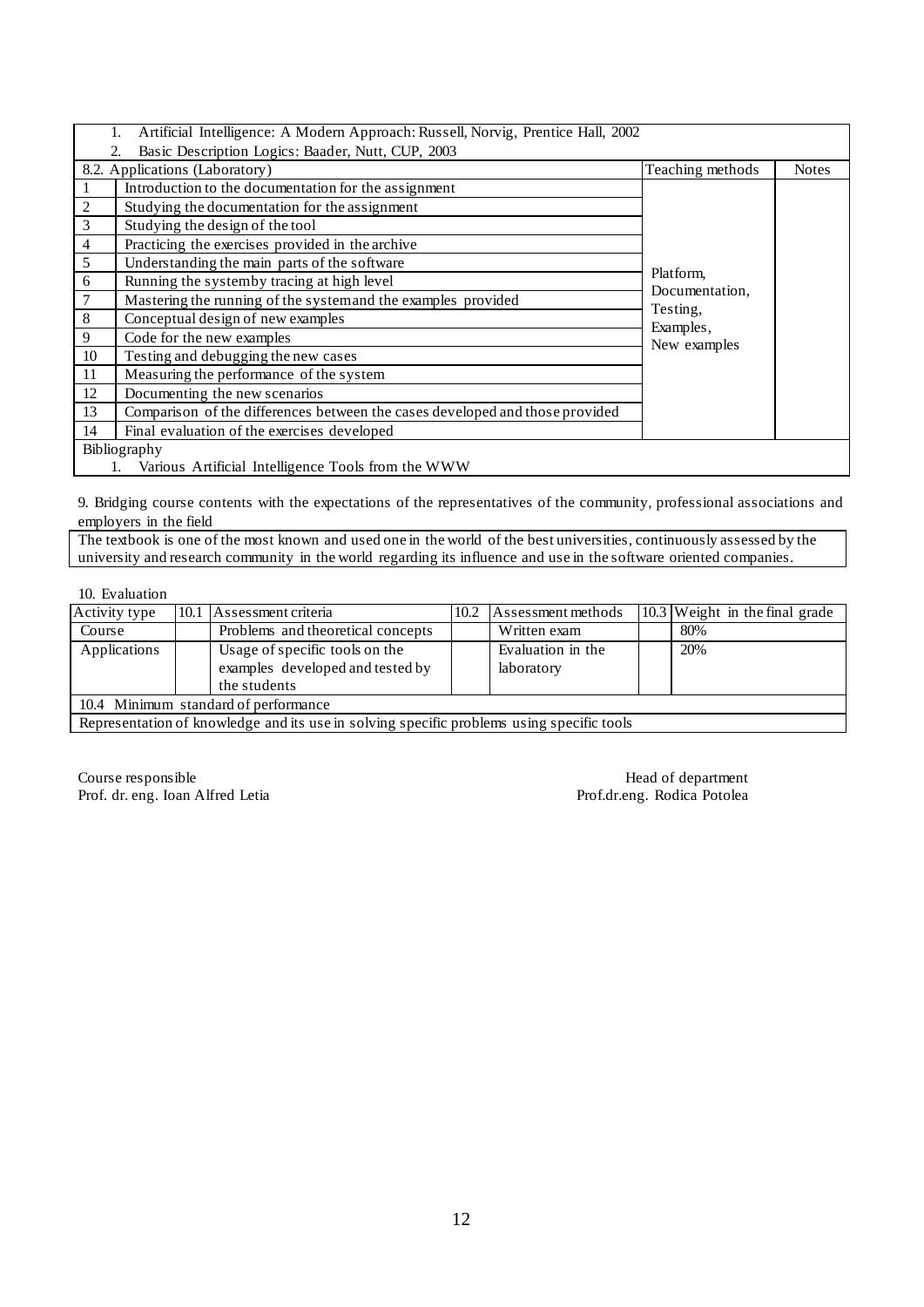#### 1. Data about the program of study

| -1.1 | Institution                    | The Technical University of Cluj-Napoca     |
|------|--------------------------------|---------------------------------------------|
| 1.2  | Faculty                        | <b>Automation and Computer Science</b>      |
| 1.3  | Department                     | Computer Science                            |
| 1.4  | Field of study                 | Computer Science and Information Technology |
| 1.5  | Cycle of study                 | Bachelor of Science                         |
| 1.6  | Program of study/Qualification | Computer Science/ Engineer                  |
| 1.7  | Form of education              | Full time                                   |
| 1.8  | Subject code                   | 35.                                         |

# 2. Data about the subject

|     | Subject name<br>Economic legislation                        |                                                             |  |  |  |                                                               |  |  |  |  |  |
|-----|-------------------------------------------------------------|-------------------------------------------------------------|--|--|--|---------------------------------------------------------------|--|--|--|--|--|
| 2.2 | Subject area<br>Computer Science and Information Technology |                                                             |  |  |  |                                                               |  |  |  |  |  |
|     |                                                             | Course responsible/lecturer<br>Lect. dr. jur. Roxana Cordos |  |  |  |                                                               |  |  |  |  |  |
| 2.4 | Teachers in charge of applications                          |                                                             |  |  |  |                                                               |  |  |  |  |  |
| 2.5 | Year of study $\parallel$ III 2.6 Semester                  |                                                             |  |  |  | 2.7 Assessment<br>2.8 Subject category<br>DC/OB<br>Colloquium |  |  |  |  |  |
|     |                                                             |                                                             |  |  |  |                                                               |  |  |  |  |  |

#### 3. Estimated total time

| Sem. | Subject name         |  |                 |    |                    |  | Lecture Applications Lecture Applications   Individual TOTAL<br>study |    | Credit |
|------|----------------------|--|-----------------|----|--------------------|--|-----------------------------------------------------------------------|----|--------|
|      |                      |  | [hours / week.] |    | [hours / semester] |  |                                                                       |    |        |
|      |                      |  |                 |    |                    |  |                                                                       |    |        |
|      | Economic legislation |  |                 | 28 |                    |  | 24                                                                    | 52 |        |

| 3.1           | Number of hours per week                                                         | ◠  | 3.2  | of which, course | ∍  | 3.3 | applications |       |
|---------------|----------------------------------------------------------------------------------|----|------|------------------|----|-----|--------------|-------|
| 3.4           | Total hours in the teaching plan                                                 | 28 | 3.5  | of which, course | 28 | 3.6 | applications |       |
|               | Individual study                                                                 |    |      |                  |    |     |              | Hours |
|               | Manual, lecture material and notes, bibliography                                 |    |      |                  |    |     |              | 18    |
|               | Supplementary study in the library, online and in the field                      |    |      |                  |    |     |              | 2     |
|               | Preparation for seminars/laboratory works, homework, reports, portfolios, essays |    |      |                  |    |     |              |       |
| Tutoring      |                                                                                  |    |      |                  |    |     |              | 2     |
|               | Exams and tests                                                                  |    |      |                  |    |     |              | 2     |
|               | Other activities                                                                 |    |      |                  |    |     |              |       |
| 3.7           | Total hours of individual study                                                  |    | 24   |                  |    |     |              |       |
| $\sim$ $\sim$ | -- -                                                                             |    | $-1$ |                  |    |     |              |       |

| $\vert 3.8 \vert$ | Total hours per semester |  |
|-------------------|--------------------------|--|
| $\vert$ 3.9       | Number of credit points  |  |
|                   |                          |  |

# 4. Pre-requisites (where appropriate)

|               | --         |                            |
|---------------|------------|----------------------------|
| - 1           | urnculum   | 0000<br>NOU<br>tne<br>case |
| $\sim$<br>–⊷∠ | Competence | 0000<br>NOU<br>tne<br>case |
|               |            |                            |

|                               | (where appropriate)<br>Requirements<br><u>.</u> |              |  |  |  |  |  |  |  |  |
|-------------------------------|-------------------------------------------------|--------------|--|--|--|--|--|--|--|--|
| ◡.                            | For the course                                  | Not the case |  |  |  |  |  |  |  |  |
| $\epsilon$ $\sim$<br><u>.</u> | For the applications                            | Not the case |  |  |  |  |  |  |  |  |

|                      | 0. opeenic competences |  |  |
|----------------------|------------------------|--|--|
|                      | N/A                    |  |  |
| ಸ                    | s<br>Φ                 |  |  |
| $\Xi$<br>$\check{ }$ | eten                   |  |  |
| ofessi               | ∽                      |  |  |
| $\check{ }$          | com                    |  |  |
| 占                    |                        |  |  |
|                      |                        |  |  |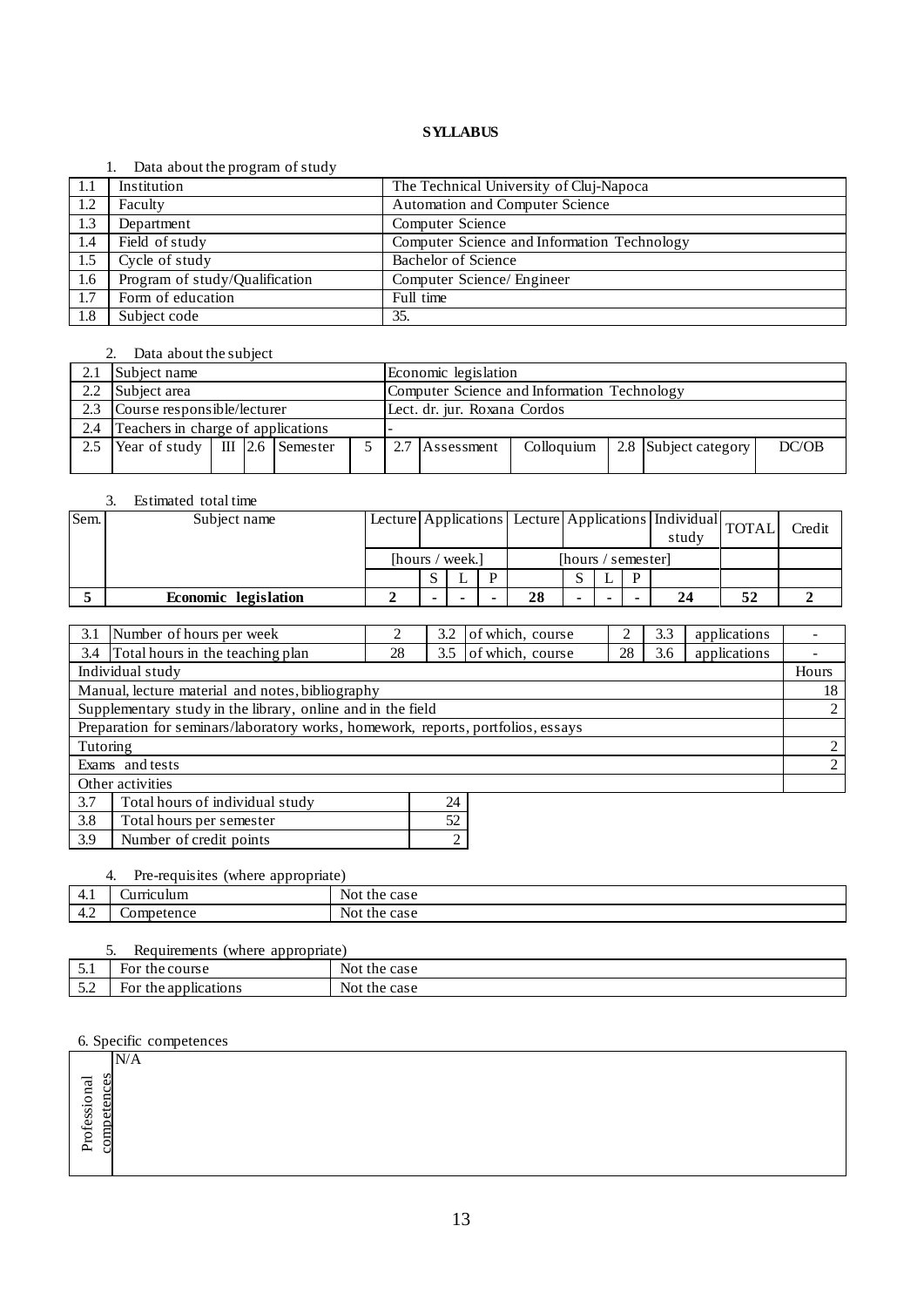**CT3 –** Demonstrating the spirit of initiative and action for updating professional, economical and organizational culture knowledge (2 credits)

|  |  |  |  | 7. Discipline objectives (as results from the key competences gained) |
|--|--|--|--|-----------------------------------------------------------------------|
|--|--|--|--|-----------------------------------------------------------------------|

|     | General objective   | Applying the general and specific knowledge of technical culture in solving<br>the business issues in this field |
|-----|---------------------|------------------------------------------------------------------------------------------------------------------|
| 7.2 | Specific objectives | Knowing the basic legistrion in the field and finding solution for different<br>types of problems.               |

| competences<br>Cross                                        |                         |      | culture knowledge (2 credits)                                               |                                   |      |                                                                                                                          |  |                                  |              |
|-------------------------------------------------------------|-------------------------|------|-----------------------------------------------------------------------------|-----------------------------------|------|--------------------------------------------------------------------------------------------------------------------------|--|----------------------------------|--------------|
|                                                             |                         |      | 7. Discipline objectives (as results from the key competences gained)       |                                   |      |                                                                                                                          |  |                                  |              |
| 7.1                                                         | General objective       |      |                                                                             | the business issues in this field |      | Applying the general and specific knowledge of technical culture in solving                                              |  |                                  |              |
| 7.2                                                         | Specific objectives     |      |                                                                             | types of problems.                |      | Knowing the basic legisltion in the field and finding solution for different                                             |  |                                  |              |
|                                                             | 8. Contents             |      |                                                                             |                                   |      |                                                                                                                          |  |                                  |              |
|                                                             | 8.1. Lecture (syllabus) |      |                                                                             |                                   |      |                                                                                                                          |  | Teaching methods                 | <b>Notes</b> |
| $\mathbf{1}$                                                |                         |      | General notions of economic legislation.                                    |                                   |      |                                                                                                                          |  |                                  |              |
| $\overline{c}$                                              | The merchants           |      |                                                                             |                                   |      |                                                                                                                          |  |                                  |              |
| 3                                                           | Commerce acts           |      |                                                                             |                                   |      |                                                                                                                          |  |                                  |              |
| $\overline{4}$                                              |                         |      | Commercial contracts -general notions                                       |                                   |      |                                                                                                                          |  |                                  |              |
| 5                                                           |                         |      | Classification of contracts                                                 |                                   |      |                                                                                                                          |  |                                  |              |
| 6                                                           | The contract of sale    |      |                                                                             |                                   |      |                                                                                                                          |  | Modern teaching                  |              |
| 7                                                           |                         |      | The contract of transportation                                              |                                   |      |                                                                                                                          |  | methods                          |              |
| 8                                                           |                         |      | The contract of storage, mandate, renting                                   |                                   |      |                                                                                                                          |  |                                  |              |
| 9                                                           | The contract of leasing |      |                                                                             |                                   |      |                                                                                                                          |  |                                  |              |
| 10                                                          |                         |      | General rules applied to commercial societies                               |                                   |      |                                                                                                                          |  |                                  |              |
| 11                                                          |                         |      | The constitutive act of a firm                                              |                                   |      |                                                                                                                          |  |                                  |              |
| 12                                                          | Society on shares       |      |                                                                             |                                   |      |                                                                                                                          |  |                                  |              |
| 13                                                          |                         |      | The society with limited responsibility                                     |                                   |      |                                                                                                                          |  |                                  |              |
| 14                                                          |                         |      | The society in collective name, with simple sleeping partners and on shares |                                   |      |                                                                                                                          |  |                                  |              |
|                                                             | sleeping partners.      |      |                                                                             |                                   |      |                                                                                                                          |  |                                  |              |
|                                                             | Bibliography            |      |                                                                             |                                   |      |                                                                                                                          |  |                                  |              |
|                                                             | 1.                      |      |                                                                             |                                   |      | S.Angheni, M.Volonciu, C.Stoica, M.Lostun, Drept comercial, Ed. Oscar Print, Bucuresti, 2000                             |  |                                  |              |
|                                                             | 2.                      |      |                                                                             |                                   |      | I.L.Georgescu, I.Bacanu, Drept comercial român, vol.II, Ed.Lumina Lex, Bucuresti, 2000                                   |  |                                  |              |
|                                                             | 3.                      |      |                                                                             |                                   |      | B. Stefanescu, O.Capatâna, Dictionar juridic de comert exterior, Bucuresti, 1986.                                        |  |                                  |              |
|                                                             | 4.                      |      | S.Carpenaru, Drept comercial, Ed.All, Bucuresti, 2007                       |                                   |      |                                                                                                                          |  |                                  |              |
|                                                             | 5.                      |      |                                                                             |                                   |      | Bodu S., Drept commercial completat cu notiuni fundamentale de drept civil- curs universitar, 2005 (biblioteca           |  |                                  |              |
|                                                             | UTCN)                   |      |                                                                             |                                   |      |                                                                                                                          |  |                                  |              |
|                                                             |                         |      | 8.2. Applications (Seminars, Laboratory, Projects)                          |                                   |      |                                                                                                                          |  | Teaching methods                 | <b>Notes</b> |
|                                                             |                         |      |                                                                             |                                   |      |                                                                                                                          |  |                                  |              |
|                                                             |                         |      |                                                                             |                                   |      |                                                                                                                          |  |                                  |              |
|                                                             |                         |      |                                                                             |                                   |      | 9. Bridging course contents with the expectations of the representatives of the community, professional associations and |  |                                  |              |
|                                                             | employers in the field  |      |                                                                             |                                   |      | The students will have the possibility to learn how to put into practice a business idea in the studied domain.          |  |                                  |              |
|                                                             |                         |      |                                                                             |                                   |      |                                                                                                                          |  |                                  |              |
|                                                             | 10. Evaluation          |      |                                                                             |                                   |      |                                                                                                                          |  |                                  |              |
|                                                             | Activity type           | 10.1 | Assessment criteria                                                         |                                   | 10.2 | Assessment methods                                                                                                       |  | $10.3$ Weight in the final grade |              |
| Course                                                      |                         |      | Colloquium                                                                  |                                   |      | Written test                                                                                                             |  | 100%                             |              |
|                                                             | Applications            |      |                                                                             |                                   |      |                                                                                                                          |  |                                  |              |
|                                                             |                         |      | 10.4 Minimum standard of performance                                        |                                   |      |                                                                                                                          |  |                                  |              |
| Grade 5                                                     |                         |      |                                                                             |                                   |      |                                                                                                                          |  |                                  |              |
|                                                             |                         |      |                                                                             |                                   |      |                                                                                                                          |  |                                  |              |
|                                                             | Course responsible      |      |                                                                             |                                   |      |                                                                                                                          |  | Head of department               |              |
| Lect. dr. jur. Roxana Cordos<br>Prof.dr.eng. Rodica Potolea |                         |      |                                                                             |                                   |      |                                                                                                                          |  |                                  |              |

| Activity type                        |  | 10.1 Assessment criteria | 10.2 | Assessment methods |  | $10.3$ Weight in the final grade |  |  |
|--------------------------------------|--|--------------------------|------|--------------------|--|----------------------------------|--|--|
| Course                               |  | Colloquium               |      | Written test       |  | 100%                             |  |  |
| Applications                         |  |                          |      |                    |  |                                  |  |  |
| 10.4 Minimum standard of performance |  |                          |      |                    |  |                                  |  |  |
| Grade 5                              |  |                          |      |                    |  |                                  |  |  |

Course responsible Head of department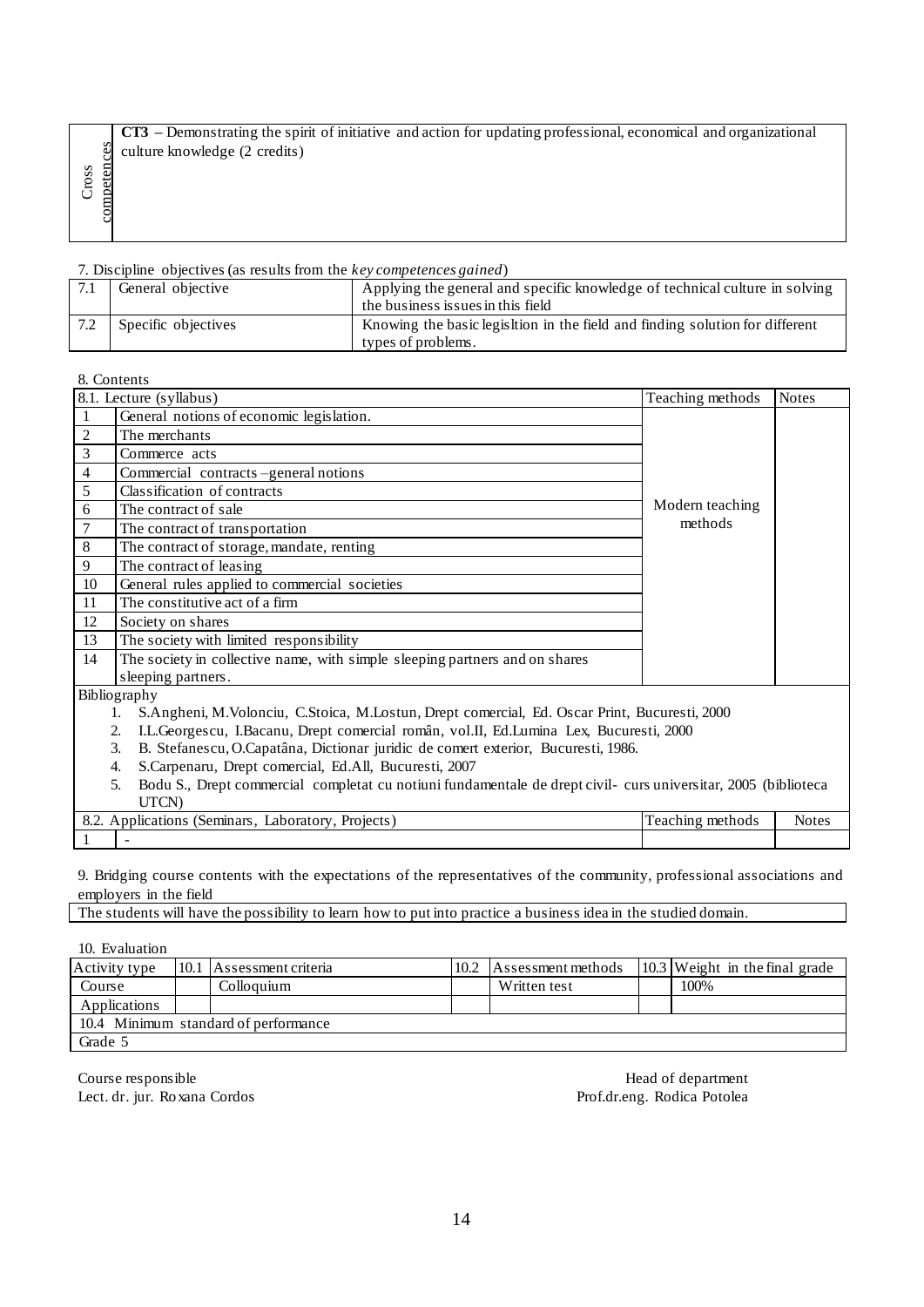#### 6. Data about the program of study

|      | $\alpha$ . Data about the program of state, |                                             |
|------|---------------------------------------------|---------------------------------------------|
| -1.1 | Institution                                 | The Technical University of Cluj-Napoca     |
| 1.2  | Faculty                                     | <b>Automation and Computer Science</b>      |
| 1.3  | Department                                  | Computer Science                            |
| 1.4  | Field of study                              | Computer Science and Information Technology |
| 1.5  | $\overline{\text{Cycle}}$ of study          | Bachelor of Science                         |
| 1.6  | Program of study/Qualification              | Computer Science/ Engineer                  |
| 1.7  | Form of education                           | Full time                                   |
| 1.8  | Subject code                                | 36.                                         |

# 7. Data about the subject

| 2.1           | Subject name                               |  |  |  |  | Graphical Processing Systems                                                             |            |                                              |  |                      |        |  |  |
|---------------|--------------------------------------------|--|--|--|--|------------------------------------------------------------------------------------------|------------|----------------------------------------------|--|----------------------|--------|--|--|
| $2.2^{\circ}$ | Subject area                               |  |  |  |  | Computer Science and Information Technology                                              |            |                                              |  |                      |        |  |  |
| 2.3           | Course responsible/lecturer                |  |  |  |  | Prof. dr. eng. Gorgan Dorian $-\frac{\text{dorian.gorgan}\,\textcircled{ecs.}utcluiiro}$ |            |                                              |  |                      |        |  |  |
| 2.4           | Teachers in charge of applications         |  |  |  |  | As. drd. eng. Melenti Cornelia, S.l. dr. eng. Bacu Victor,                               |            |                                              |  |                      |        |  |  |
|               |                                            |  |  |  |  |                                                                                          |            | {cornelia.melenti, victor.bacu}@cs.utcluj.ro |  |                      |        |  |  |
| 2.5           | Year of study $\parallel$ III 2.6 Semester |  |  |  |  | 2.7                                                                                      | Assessment | exam                                         |  | 2.8 Subject category | DID/OB |  |  |
|               |                                            |  |  |  |  |                                                                                          |            |                                              |  |                      |        |  |  |

# 8. Estimated total time

| Sem. | Subject name                        |                 |  |                    |    | Lecture Applications Lecture Applications   Individual   TOTAL |    | study |    | Credit |  |
|------|-------------------------------------|-----------------|--|--------------------|----|----------------------------------------------------------------|----|-------|----|--------|--|
|      |                                     | [hours / week.] |  | [hours / semester] |    |                                                                |    |       |    |        |  |
|      |                                     |                 |  |                    |    |                                                                |    | D     |    |        |  |
|      | <b>Graphical Processing Systems</b> |                 |  |                    | 28 |                                                                | 28 |       | 48 | 104    |  |

| 3.1                                              | Number of hours per week                                                         | 4  | 3.2 | of which, course | 2  | 3.3 | applications | 2        |
|--------------------------------------------------|----------------------------------------------------------------------------------|----|-----|------------------|----|-----|--------------|----------|
| 3.4                                              | Total hours in the teaching plan                                                 | 56 | 3.5 | of which, course | 28 | 3.6 | applications | 28       |
|                                                  | Individual study                                                                 |    |     |                  |    |     |              | Hours    |
| Manual, lecture material and notes, bibliography |                                                                                  |    |     |                  |    |     |              | 20       |
|                                                  | Supplementary study in the library, online and in the field                      |    |     |                  |    |     |              | 6        |
|                                                  | Preparation for seminars/laboratory works, homework, reports, portfolios, essays |    |     |                  |    |     |              | 10       |
| Tutoring                                         |                                                                                  |    |     |                  |    |     |              | 3        |
|                                                  | Exams and tests                                                                  |    |     |                  |    |     |              | 9        |
|                                                  | Other activities                                                                 |    |     |                  |    |     |              | $\theta$ |
| 3.7                                              | Total hours of individual study                                                  |    | 48  |                  |    |     |              |          |
| 3.8                                              | Total hours per semester                                                         |    | 104 |                  |    |     |              |          |
| 3.9<br>Number of credit points<br>4              |                                                                                  |    |     |                  |    |     |              |          |

#### 9. Pre-requisites (where appropriate)

| -4. i | Curriculum | Computer programming (C language)<br>Elements of Computer Assisted Graphics                                              |
|-------|------------|--------------------------------------------------------------------------------------------------------------------------|
| -4.2  | Competence | Applications development in C programming language, Graphical systems<br>architecture, The graphical processing pipeline |

#### 10. Requirements (where appropriate)

| For the course       | Projector, computer                           |
|----------------------|-----------------------------------------------|
| For the applications | Laboratory attendance is mandatory            |
|                      | Study of laboratory materials from the server |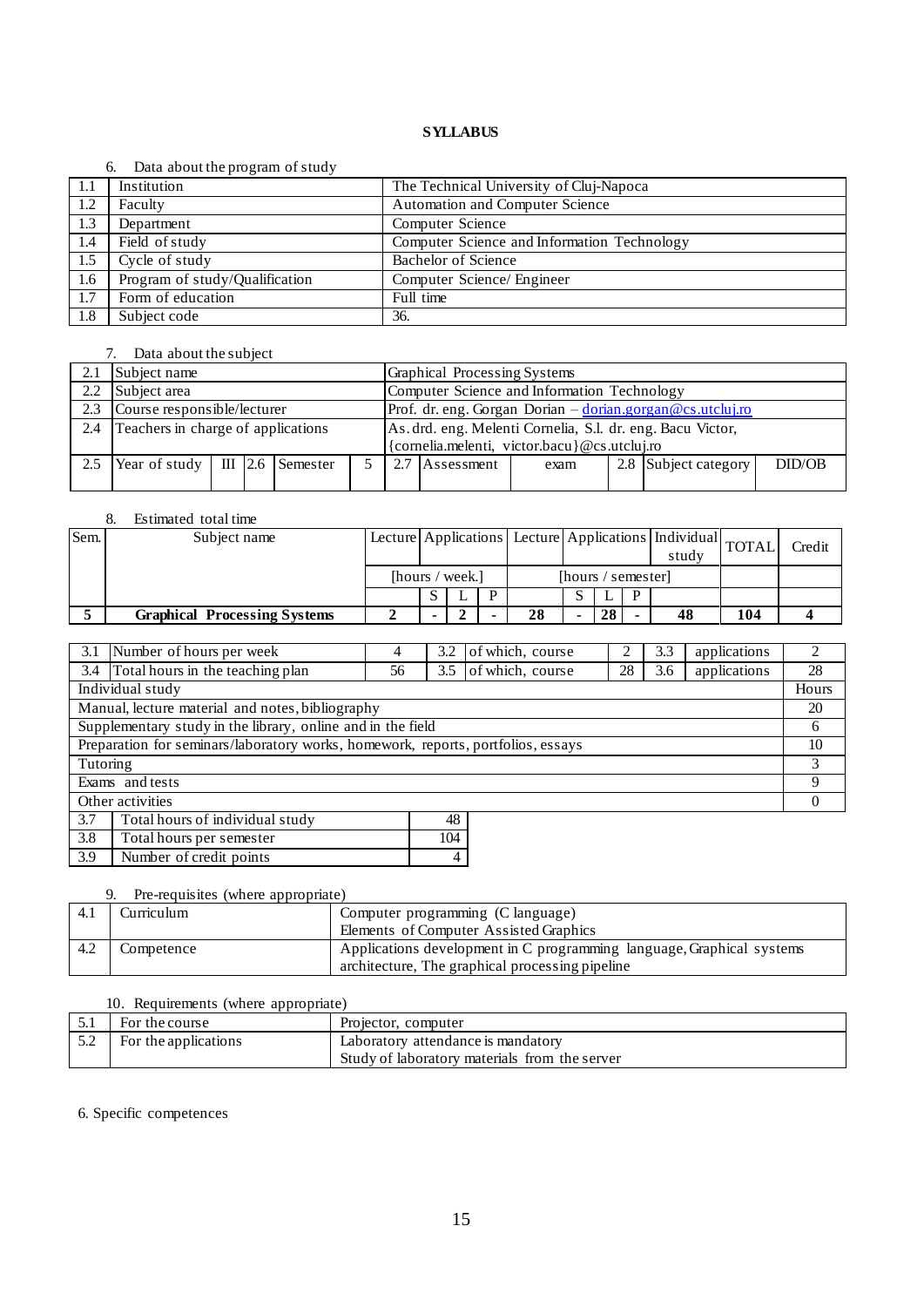| Professional competences<br>Cross | C4 – Improving the performances of the hardware, software and communication systems (4 credits)<br>C4.1 – Identifying and describing the defining elements of the performances of the hardware, software and<br>communication systems<br>C4.2 - Explaining the interaction of the factors that determine the performances of the hardware, software and<br>communication systems<br>C4.3 - Applying the fundamental methods and principles for increasing the performances of the hardware, software<br>and communication systems<br>C4.4 - Choosing the criteria and evaluation methods of the performances of the hardware, software and<br>communication systems<br>C4.5 – Developing professional solutions for hardware, software and communication systems based on performance<br>optimization<br>N/A<br>competences |                                                                                                                                                                                                                                                                                                                                                                                                                                                                 |                                                                     |                |  |  |  |
|-----------------------------------|-----------------------------------------------------------------------------------------------------------------------------------------------------------------------------------------------------------------------------------------------------------------------------------------------------------------------------------------------------------------------------------------------------------------------------------------------------------------------------------------------------------------------------------------------------------------------------------------------------------------------------------------------------------------------------------------------------------------------------------------------------------------------------------------------------------------------------|-----------------------------------------------------------------------------------------------------------------------------------------------------------------------------------------------------------------------------------------------------------------------------------------------------------------------------------------------------------------------------------------------------------------------------------------------------------------|---------------------------------------------------------------------|----------------|--|--|--|
|                                   | 7. Discipline objectives (as results from the key competences gained)                                                                                                                                                                                                                                                                                                                                                                                                                                                                                                                                                                                                                                                                                                                                                       |                                                                                                                                                                                                                                                                                                                                                                                                                                                                 |                                                                     |                |  |  |  |
| 7.1                               | General objective                                                                                                                                                                                                                                                                                                                                                                                                                                                                                                                                                                                                                                                                                                                                                                                                           | Study and experiment with the 3D photorealistic algorithms. Development<br>of 2D and 3D graphics applications.                                                                                                                                                                                                                                                                                                                                                  |                                                                     |                |  |  |  |
| 7.2                               | Specific objectives                                                                                                                                                                                                                                                                                                                                                                                                                                                                                                                                                                                                                                                                                                                                                                                                         | 1. Creation of the graphic model of a 3D scene of objects<br>2. Implementation and usage of the fundamental 3D graphics algorithms<br>that can be found in the core of a graphic system<br>3. Development of graphic applications in a high-level programming<br>language (C, C++) based on graphics libraries (ex. OpenGL)<br>4. Implementation of the main phases of the graphics transformation<br>pipeline, in order to transform a 3D scene into an image. |                                                                     |                |  |  |  |
|                                   |                                                                                                                                                                                                                                                                                                                                                                                                                                                                                                                                                                                                                                                                                                                                                                                                                             |                                                                                                                                                                                                                                                                                                                                                                                                                                                                 |                                                                     |                |  |  |  |
|                                   | 8. Contents<br>8.1. Lecture (syllabus)                                                                                                                                                                                                                                                                                                                                                                                                                                                                                                                                                                                                                                                                                                                                                                                      |                                                                                                                                                                                                                                                                                                                                                                                                                                                                 | Teaching methods                                                    | <b>Notes</b>   |  |  |  |
| $\mathbf{1}$                      | Computational graphics                                                                                                                                                                                                                                                                                                                                                                                                                                                                                                                                                                                                                                                                                                                                                                                                      |                                                                                                                                                                                                                                                                                                                                                                                                                                                                 |                                                                     |                |  |  |  |
| $\overline{c}$                    | Hidden line and surface removal algorithms. Part 1                                                                                                                                                                                                                                                                                                                                                                                                                                                                                                                                                                                                                                                                                                                                                                          |                                                                                                                                                                                                                                                                                                                                                                                                                                                                 | New multimedia                                                      |                |  |  |  |
| 3                                 | Hidden line and surface removal algorithms. Part 2                                                                                                                                                                                                                                                                                                                                                                                                                                                                                                                                                                                                                                                                                                                                                                          |                                                                                                                                                                                                                                                                                                                                                                                                                                                                 | teaching                                                            |                |  |  |  |
| 4                                 | 3D objects modeling                                                                                                                                                                                                                                                                                                                                                                                                                                                                                                                                                                                                                                                                                                                                                                                                         |                                                                                                                                                                                                                                                                                                                                                                                                                                                                 | approaches will be                                                  | During the     |  |  |  |
| 5                                 | Particles based models                                                                                                                                                                                                                                                                                                                                                                                                                                                                                                                                                                                                                                                                                                                                                                                                      |                                                                                                                                                                                                                                                                                                                                                                                                                                                                 | used in classes.                                                    | semester and   |  |  |  |
| 6                                 | Polygonal objects rendering. Part 1                                                                                                                                                                                                                                                                                                                                                                                                                                                                                                                                                                                                                                                                                                                                                                                         |                                                                                                                                                                                                                                                                                                                                                                                                                                                                 |                                                                     | before each    |  |  |  |
| 7<br>$8\,$                        | Polygonal objects rendering. Part 2<br>Illumination models. Local reflection model. Phong model                                                                                                                                                                                                                                                                                                                                                                                                                                                                                                                                                                                                                                                                                                                             |                                                                                                                                                                                                                                                                                                                                                                                                                                                                 | The course is $% \left\vert \cdot \right\rangle$<br>interactive and | exam there are |  |  |  |
| 9                                 | Shadow computation                                                                                                                                                                                                                                                                                                                                                                                                                                                                                                                                                                                                                                                                                                                                                                                                          |                                                                                                                                                                                                                                                                                                                                                                                                                                                                 | includes                                                            | a few          |  |  |  |
| 10                                | Texture mapping. Part1                                                                                                                                                                                                                                                                                                                                                                                                                                                                                                                                                                                                                                                                                                                                                                                                      |                                                                                                                                                                                                                                                                                                                                                                                                                                                                 | demonstrations                                                      | preparation    |  |  |  |
| 11                                | Texture mapping. Part2                                                                                                                                                                                                                                                                                                                                                                                                                                                                                                                                                                                                                                                                                                                                                                                                      |                                                                                                                                                                                                                                                                                                                                                                                                                                                                 | that exemplify                                                      | hours planned. |  |  |  |
| 12                                | Global reflection models. Ray-tracing algorithm                                                                                                                                                                                                                                                                                                                                                                                                                                                                                                                                                                                                                                                                                                                                                                             |                                                                                                                                                                                                                                                                                                                                                                                                                                                                 | graphical methods                                                   |                |  |  |  |
| 13                                | Global reflection models. Radiosity algorithm                                                                                                                                                                                                                                                                                                                                                                                                                                                                                                                                                                                                                                                                                                                                                                               |                                                                                                                                                                                                                                                                                                                                                                                                                                                                 | and algorithms.                                                     |                |  |  |  |
| 14                                | Graphical animation                                                                                                                                                                                                                                                                                                                                                                                                                                                                                                                                                                                                                                                                                                                                                                                                         |                                                                                                                                                                                                                                                                                                                                                                                                                                                                 |                                                                     |                |  |  |  |
|                                   | Bibliography                                                                                                                                                                                                                                                                                                                                                                                                                                                                                                                                                                                                                                                                                                                                                                                                                |                                                                                                                                                                                                                                                                                                                                                                                                                                                                 |                                                                     |                |  |  |  |
| 5.<br>6.<br>7.<br>8.<br>1.<br>2.  | Watt A., "3D Computer Graphics". Addison-Wesley, 1998.<br>4.<br>Watt A., Policarpo F.: "3D Games. Real-time Rendering and Software Technology". Addison-Wesley, 2001.<br>Akenine-Moller T., Haines E., "Real-Time Rendering". A.K. Peters 2 <sup>nd</sup> edition, 2002.<br>Foley J.D., van Dam, A., Feiner, S.K., Hughes, J.F., "Computer Graphics. Principles and Practice". Addison-<br>Wesley Pblishing Comp., 1992.<br>Gorgan D., Rusu, D., "Elemente de Grafică pe Calculator". Cluj-Napoca, 1996.<br>In virtual library<br>Curse and practical works, http://cgis.utcluj.ro<br>Course resources, http://cgis.utcluj.ro/didactic                                                                                                                                                                                      |                                                                                                                                                                                                                                                                                                                                                                                                                                                                 |                                                                     |                |  |  |  |
|                                   | 8.2. Applications (Laboratory)                                                                                                                                                                                                                                                                                                                                                                                                                                                                                                                                                                                                                                                                                                                                                                                              |                                                                                                                                                                                                                                                                                                                                                                                                                                                                 | Teaching methods                                                    | <b>Notes</b>   |  |  |  |
| 1                                 | Introduction. Administrative                                                                                                                                                                                                                                                                                                                                                                                                                                                                                                                                                                                                                                                                                                                                                                                                |                                                                                                                                                                                                                                                                                                                                                                                                                                                                 | Documentation                                                       | Each student   |  |  |  |
| $\sqrt{2}$                        | OpenGL application framework                                                                                                                                                                                                                                                                                                                                                                                                                                                                                                                                                                                                                                                                                                                                                                                                |                                                                                                                                                                                                                                                                                                                                                                                                                                                                 | and examples will                                                   | will have to   |  |  |  |

| 7.1 | General objective   | Study and experiment with the 3D photorealistic algorithms. Development<br>of 2D and 3D graphics applications.                                                                                                                                                                                                                                                                                                                                                 |
|-----|---------------------|----------------------------------------------------------------------------------------------------------------------------------------------------------------------------------------------------------------------------------------------------------------------------------------------------------------------------------------------------------------------------------------------------------------------------------------------------------------|
| 7.2 | Specific objectives | Creation of the graphic model of a 3D scene of objects<br>Implementation and usage of the fundamental 3D graphics algorithms<br>that can be found in the core of a graphic system<br>3. Development of graphic applications in a high-level programming<br>language $(C, C++)$ based on graphics libraries (ex. OpenGL)<br>Implementation of the main phases of the graphics transformation<br>4.<br>pipeline, in order to transform a 3D scene into an image. |

#### 8. Contents

|                | 8.1. Lecture (syllabus)                                  | Teaching methods                 | <b>Notes</b>                                                         |  |  |
|----------------|----------------------------------------------------------|----------------------------------|----------------------------------------------------------------------|--|--|
|                | Computational graphics                                   |                                  |                                                                      |  |  |
| 2              | Hidden line and surface removal algorithms. Part 1       | New multimedia                   |                                                                      |  |  |
| $\overline{3}$ | Hidden line and surface removal algorithms. Part 2       | teaching                         |                                                                      |  |  |
| $\overline{4}$ | 3D objects modeling                                      | approaches will be               |                                                                      |  |  |
| 5              | Particles based models                                   | used in classes.                 | During the<br>semester and<br>before each<br>exam there are<br>a few |  |  |
| 6              | Polygonal objects rendering. Part 1                      | The course is<br>interactive and |                                                                      |  |  |
| $\tau$         | Polygonal objects rendering. Part 2                      |                                  |                                                                      |  |  |
| $\,8\,$        | Illumination models. Local reflection model. Phong model |                                  |                                                                      |  |  |
| 9              | Shadow computation                                       | includes                         | preparation                                                          |  |  |
| 10             | Texture mapping. Part1                                   | demonstrations                   | hours planned.                                                       |  |  |
| 11             | Texture mapping. Part2                                   | that exemplify                   |                                                                      |  |  |
| 12             | Global reflection models. Ray-tracing algorithm          | graphical methods                |                                                                      |  |  |
| 13             | Global reflection models. Radiosity algorithm            | and algorithms.                  |                                                                      |  |  |
| 14             | Graphical animation                                      |                                  |                                                                      |  |  |

- 4. Watt A., "*3D Computer Graphics*". Addison-Wesley, 1998.
- 5. Watt A., Policarpo F.:"*3D Games. Real-time Rendering and Software Technology*". Addison-Wesley, 2001.
- 6. Akenine-Moller T., Haines E., "*Real-Time Rendering"*. A.K. Peters 2nd edition, 2002.
- 7. Foley J.D., van Dam, A., Feiner, S.K., Hughes, J.F., "*Computer Graphics. Principles and Practice*". Addison-Wesley Pblishing Comp., 1992.
- 8. Gorgan D., Rusu, D., "*Elemente de Grafică pe Calculator*". Cluj-Napoca, 1996.

- 1. Curse and practical works, http://cgis.utcluj.ro
- 2. Course resources, http://cgis.utcluj.ro/didactic

|   | 8.2. Applications (Laboratory) | Teaching methods  | <b>Notes</b> |
|---|--------------------------------|-------------------|--------------|
|   | Introduction. Administrative   | Documentation     | Each student |
| - | OpenGL application framework   | and examples will | will have to |